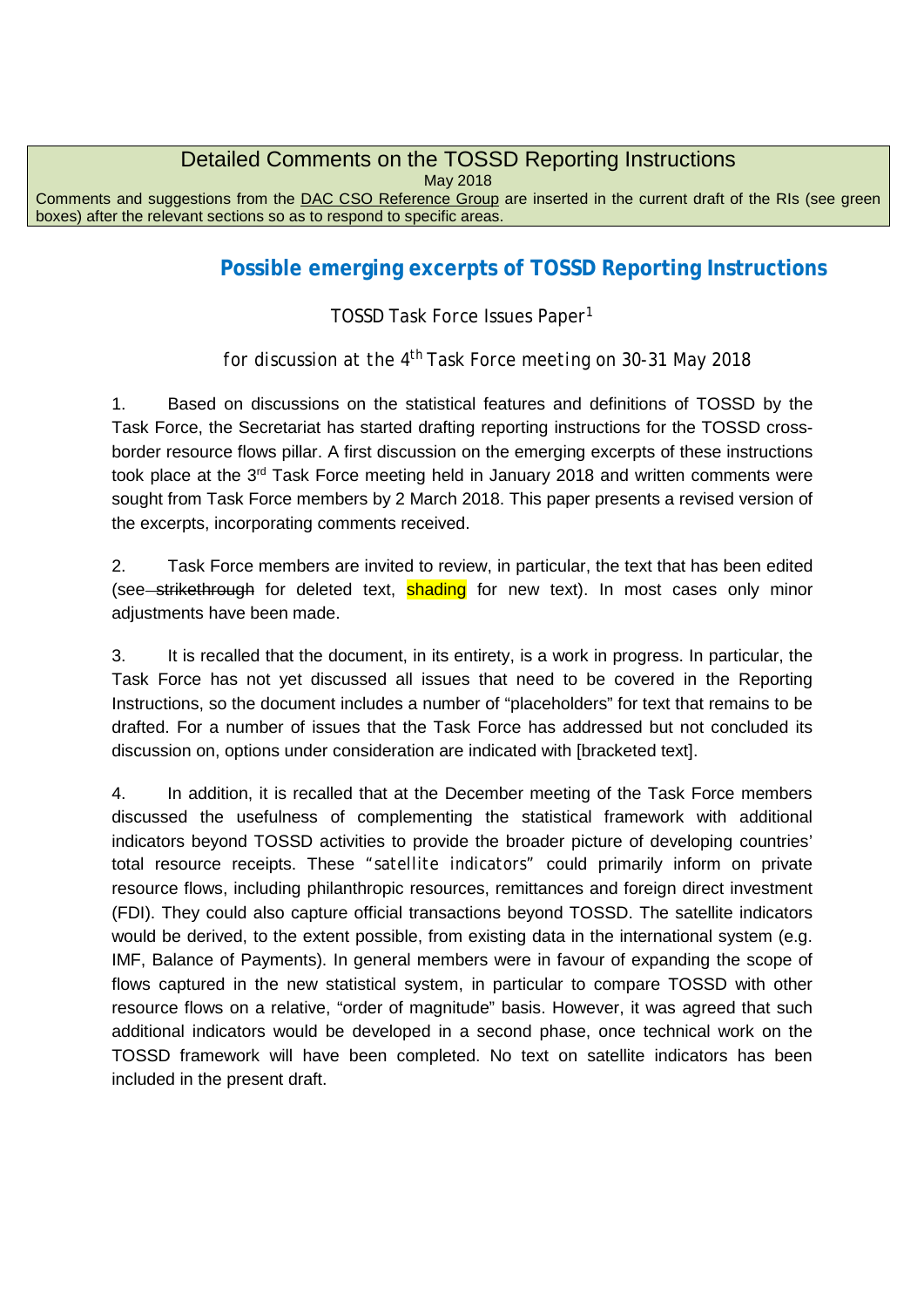<span id="page-1-0"></span><sup>1</sup> Jointly drafted by Julia Benn (<u>Julia.Benn@oecd.org</u>), Marisa Berbegal Ibanez (<u>[Marisa.Berbegalibanez@oecd.org\)](mailto:Marisa.Berbegalibanez@oecd.org),</u> Cécile Sangaré <u>(Cecile.Sangare@oecd.org</u>) and Guillaume Delalande <u>(Guillaume.Delalande@oecd.org</u>).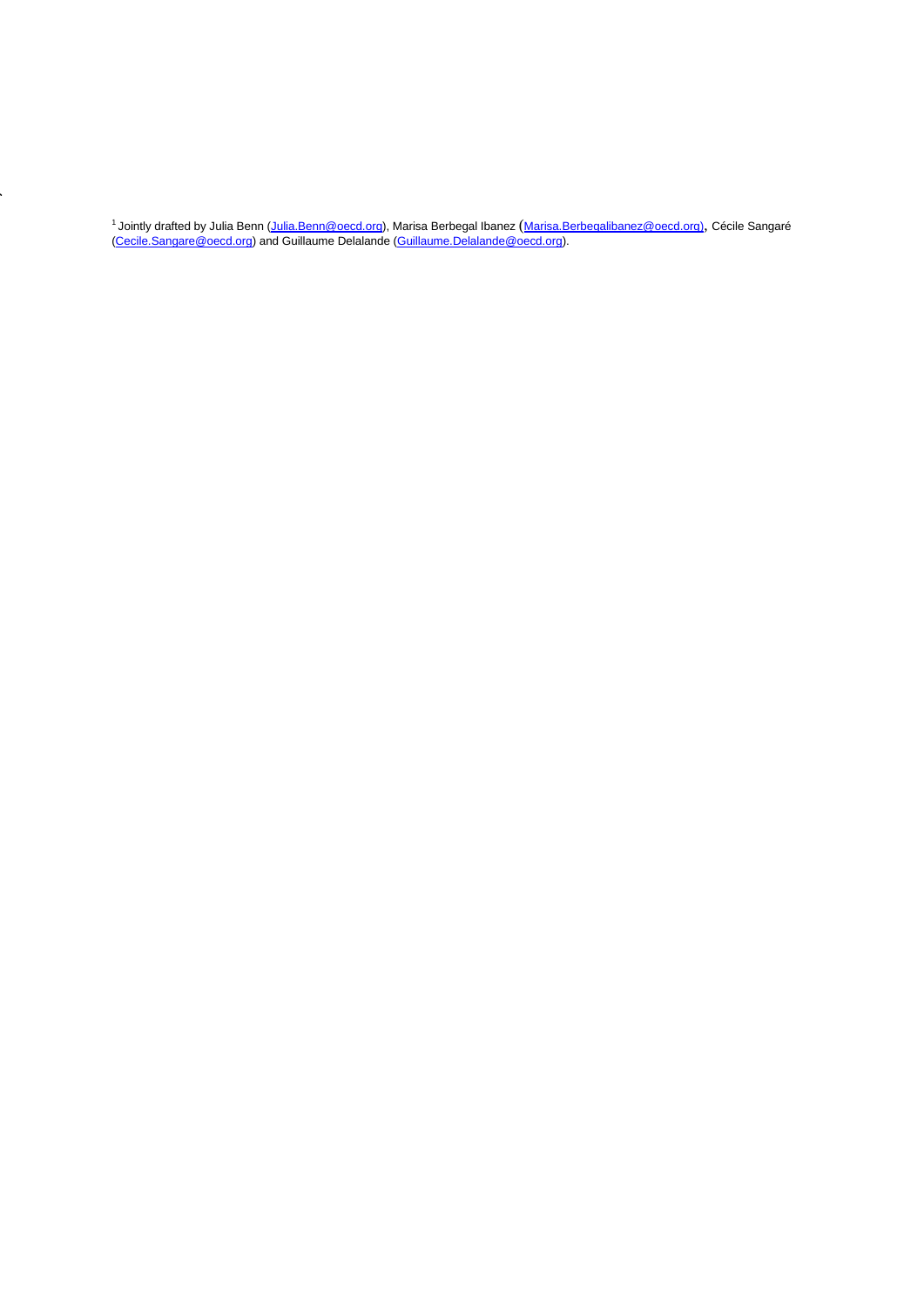## **TOSSD REPORTING INSTRUCTIONS – EMERGING EXCERPTS - TABLE OF CONTENTS**

#### **Preamble**

**Chapter 1. Main concepts and definitions of the TOSSD statistical framework**

### **1.1 Definition of TOSSD**

- **Definition of TOSSD**
- **A two-pillar approach (Placeholder)**
- **1.2 Reporting principles**
	- **Statistical quality standards in the TOSSD system**
	- **Activity-level reporting**
	- **Point of measurement**
	- **Currency**
	- **Other (Placeholder)**
- **1.3 Main statistical concepts**
	- **Provider and recipient**
	- **Channel of delivery**
	- **Financial instrument**
	- **Other (Placeholder)**

**Chapter 2. TOSSD pillar 1: cross-border resource flows in support of sustainable development**

- **2.1 Scope of cross-border resource flows pillar**
	- **Categories of resource flows covered**
	- **Maturity of transactions covered**
- **2.2 Specific eligibility criteria**
	- **Eligibility criteria regarding sustainable development**
	- **TOSSD-eligible countries**
- **2.3 Specific methods**
	- **Measurement of technical co-operation (Placeholder)**
	- **Measurement of resources mobilised from the private sector (Placeholder)**

## **Chapter 3. TOSSD pillar 2: Global public goods (Placeholder)**

**Chapter 4. Reporting format and detailed instructions**

- **4.1 Reporting cycle and data collection (Placeholder)**
- **4.2 Reporting format and overview of items covered**
- **4.3 Reporting instructions item by item (Placeholder)**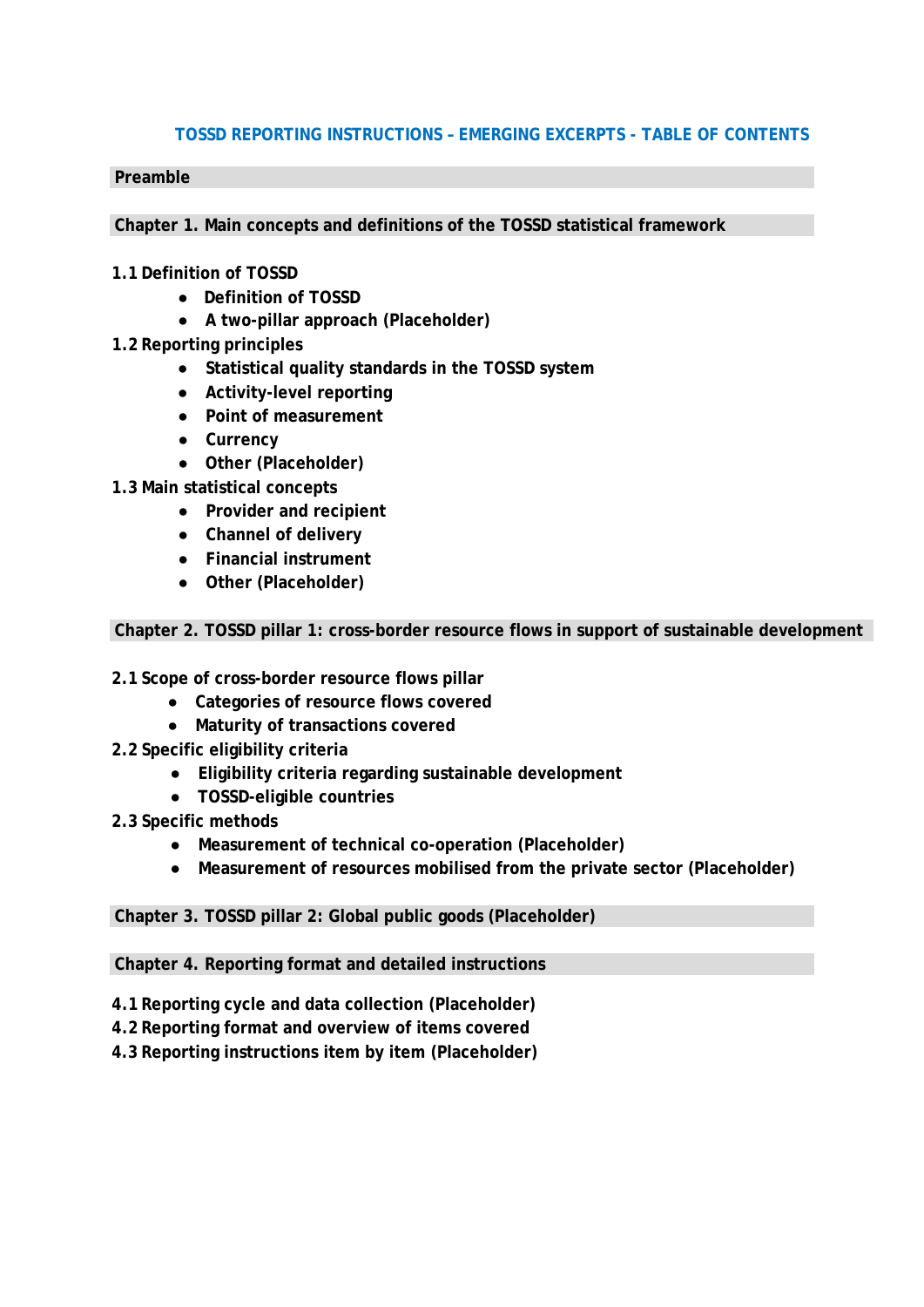#### **Annexes**

**A.Data collection tools and procedures (Placeholder)**

**B.Opt-in procedure for TOSSD-eligible countries**

**C.List of multilateral organisations from which TOSSD data will be collected**

**D.TOSSD taxonomies (Placeholder)**

**E.Deriving aggregates on TOSSD (Placeholder)**

- **Aggregates on cross-border resource flows and development enablers/global challenges**
- **Method for deriving aggregates by provider from data on cross-border resource flows**
- **Method for deriving aggregates by provider from data on global public goods**

**F.TOSSD and ODA (Placeholder)**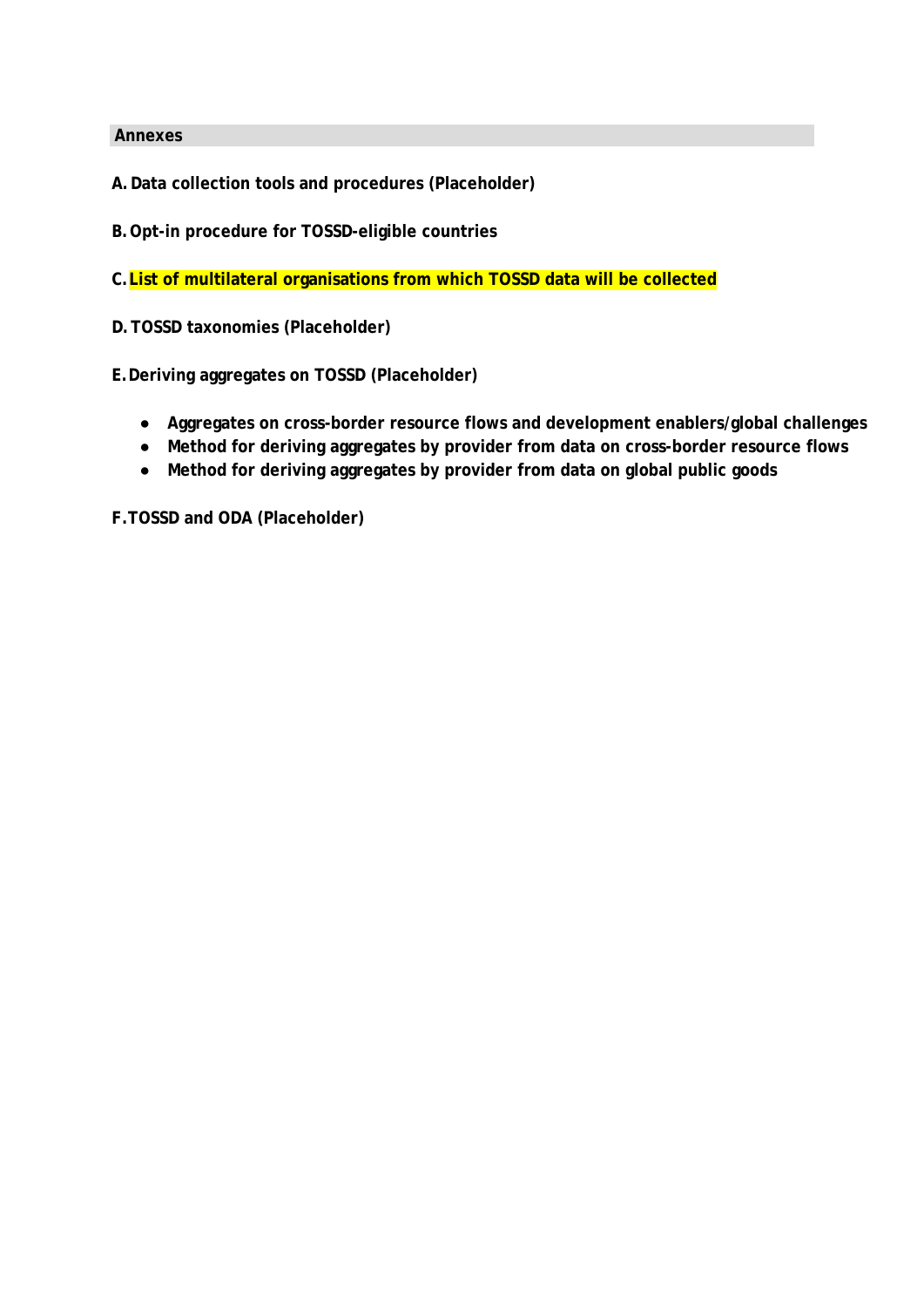## **TOSSD REPORTING INSTRUCTIONS – EMERGING EXCERPTS**

#### **PREAMBLE**

1. The TOSSD statistical framework aims to provide a comprehensive picture of global, official and officially-supported resource flows provided to promote sustainable development in developing countries. It has been developed in response to the agreements of the international community to implement the most ambitious development agenda ever devised – the Sustainable Development Goals (SDGs) – and the equally ambitious financing strategy – the Addis Ababa Action Agenda (AAAA). The vast scope of the SDGs creates a new imperative to maximise the full potential of all resources – public, private, national and international – that finance development. The key to unlocking this potential is understanding the scope, nature and dynamics of the full range of resources being deployed to achieve the SDGs. This, in turn, requires a global framework for measuring resources in support of sustainable development, including external finance.

**Comment** - The TOSSD measure should not include mobilised private finance - i.e. "officially supported" flows. Not only would the "TOSSD" acronym no longer be valid - the *mobilised flows* are not 'official' - but also risks creating bad incentives and producing misleading figures.

2. The TOSSD framework is established in the spirit of SDG 17 on revitalising the global partnership for sustainable development and is expected to serve for monitoring this goal and several other SDG targets. The TOSSD framework is designed to provide a coherent, comparable and unified system for tracking resources investments for sustainable development that can inform strategic planning, identify emerging gaps and priorities, and assess progress in matching supply with needs. TOSSD thus fulfils the vision of the SDG 17 on revitalising the global partnership for sustainable development and is expected to serve for monitoring this goal and several other SDG targets.

**Comment** - The claim that this will deliver the partnership part of SDG17 is highly ambitious - though a critically important part of the 2030 Agenda; but, the vision in SDG17 is about more than data and must be an inclusive, country-led partnership. TOSSD currently does not fulfil all these aims; framing for directives along these lines could usefully reflect with greater specificity what parts and how they will deliver on this important principle of development effectiveness.

**Comment** - Current Reporting Instructions create too much space for providers to use their discretion in reporting on such important items as resource from private entities (Sections 13 and 20) and the link to SDGs (Section 38); the possibility of the reporting system' providing data that is *coherent* and *comparable* is then very limited. As noted above, the reporting of private flows embedded with public flows provides a misleading picture for the financing of SDGs, as these two flows are very distinct in their rationale, with rules and principles that are very different.

3. The primary objective of the TOSSD measurement framework is to promote greater transparency about the full array of officially-supported development finance provided in support of the 2030 Agenda for Sustainable Development – including resources provided through South-South cooperation, triangular co- operation, multilateral institutions, emerging and traditional donors as well as private finance mobilised through official interventions. TOSSD data track resource flows regardless of the financial instrument used, the level of concessionality involved or whether they are delivered through bilateral or multilateral channels. Information about resource flows will facilitate learning and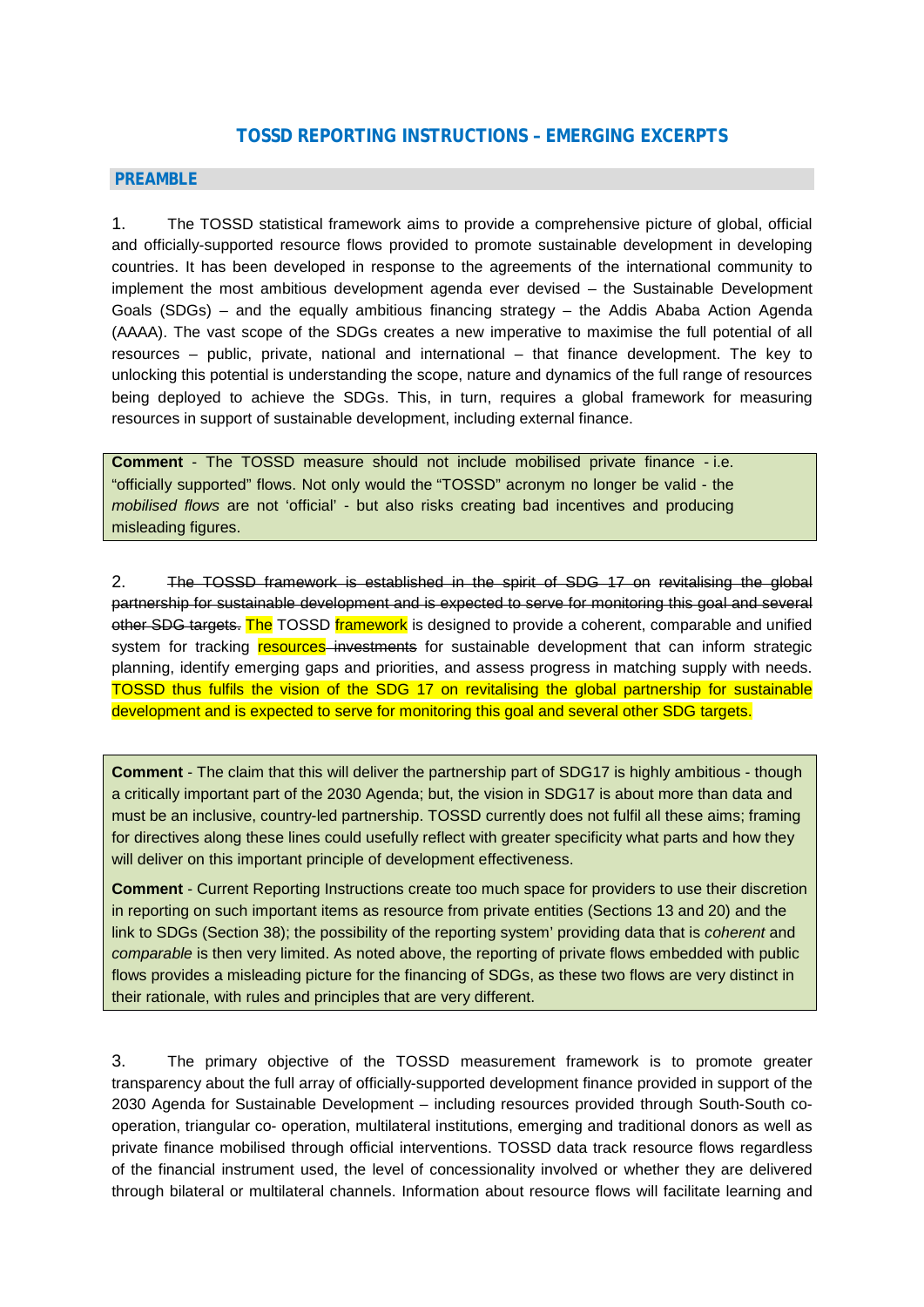exchange of good practice among developing countries about how to access and combine resources most effectively. Importantly, it will promote greater collaboration and synergies across development partners financing the SDGs and support more informed policy discussions about the ultimate quality and impact of development finance.

**Comment** - The primary objective of TOSSD should reflect the objective of improving recipient countries' access to quality data on development resources flowing into their countries, in view of strengthening their capacity to plan and manage their own development.

**Comment** - Throughout the text, comments highlight the risk associated with the decision to side-line the notion of concessional finance (see relevant comments below).

4. TOSSD will also provide insights about the extent to which the international community is financing development enablers and responding to global challenges [the Global Public Goods agenda] – essential for the implementation of the SDGs while not necessarily involving direct resource transfers to developing countries. This information is so far not systematically captured in international statistics on development finance.

**Comment** - Global public goods will clearly be fundamental to achieving the SDGs, but this is a controversial area, particularly given that the framework will give credit for contributions, but not include negative impacts on GPGs. As the proposals are not yet developed it is thus not possible to respond in detail.

**Questions** - What will be included or not? How will developmental vs less developmental goods be defined for the purposes of reporting? What sorts of flows (financial or non-financial) might be counted? How will this overlap with other existing measures (for example of climate finance)? How will net flows be measured?

**Suggestion** - Focus on the measurement of cross border flows going to developing countries. TOSSD should not include resources spent in provider countries - we have seen from recent controversies in ODA reporting rules, that including in-donor costs is controversial and does not provide transparency of flows for developing countries.

5. In line with inherent thrust of the SDGs – to promote a more sustainable, equitable and prosperous world for all people – this statistical framework implicitly assumes that all resources captured therein comply with prevailing global economic, environmental and social standards and disciplines. These safeguards ensure that TOSSD-eligible investments are sustainable, promote equal opportunities and rights, guard against negative environmental, social and climate impacts and risks, and – where necessary – limit damage through mitigation measures.

**Comment** - This section should include a specific reference to development effectiveness principles, stating that all resources captured in TOSSD must comply with development effectiveness commitments and human rights standards.

6. Data generated through the TOSSD framework can also be used to compile aggregates on sustainable development SDG finance from the providers' perspective. These data should be seen as complementary to the figures on Official Development Assistance (ODA) reported by 50 provider countries including 30 members of the Development Assistance Committee of the OECD. TOSSD aggregates by provider will not by any means replace ODA as a measure of donor effort, nor will they undermine some providers' commitment to reach the UN ODA/GNI target of 0.7%.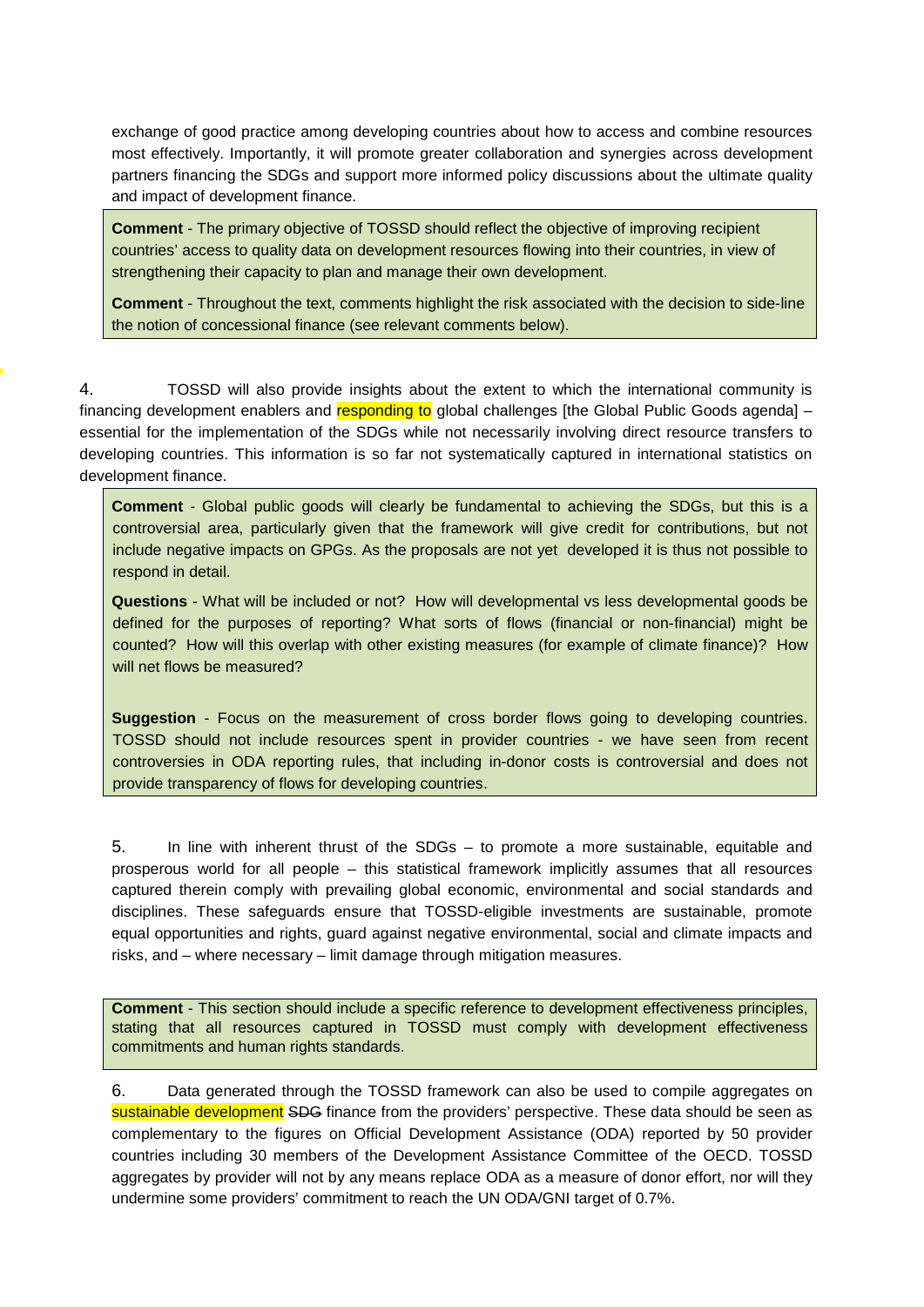**Comment** - While we appreciate the repeated statement that TOSSD "*should be seen as complementary to [ODA] figures*" and "*will not by any means replace ODA as a measure of donor effort, nor will [it] undermine some providers' commitment to reach the UN ODA/GNI target of 0.7%*"[1](#page-6-0), we would like the Task Force to take additional measures to ensure that this happens in practice.

#### **Suggestions**:

- Commit to move out of ODA and into TOSSD activities that don't clearly comply with the ODA definition (e.g. certain private sector instruments, certain military and security expenditures, and in-donor costs, etc.), which could help relieve the ODA modernisation process from increasing pressure to expand the current ODA definition.
- Do not use a total TOSSD headline figure aggregating such diverse development flows, and provide instead a separate accounting of the different components that make up the TOSSD framework. Not only does a disaggregated measure make more sense statistically, but it could also take away the incentive for donors to take advantage of the opportunity to emphasize higher TOSSD figures as evidence of greater effort for sustainable development than may be reflected in ODA statistics. It would allow for the recognition that different flows have different roles and comparative advantages, thereby preserving ODA's very unique characteristics.
- Include commitments to the full implementation of globally agreed targets both on quantity (see previous suggestion re 0,7%) and quality, including the effectiveness principles.

<span id="page-6-0"></span><sup>&</sup>lt;sup>1</sup> Draft TOSSD reporting instructions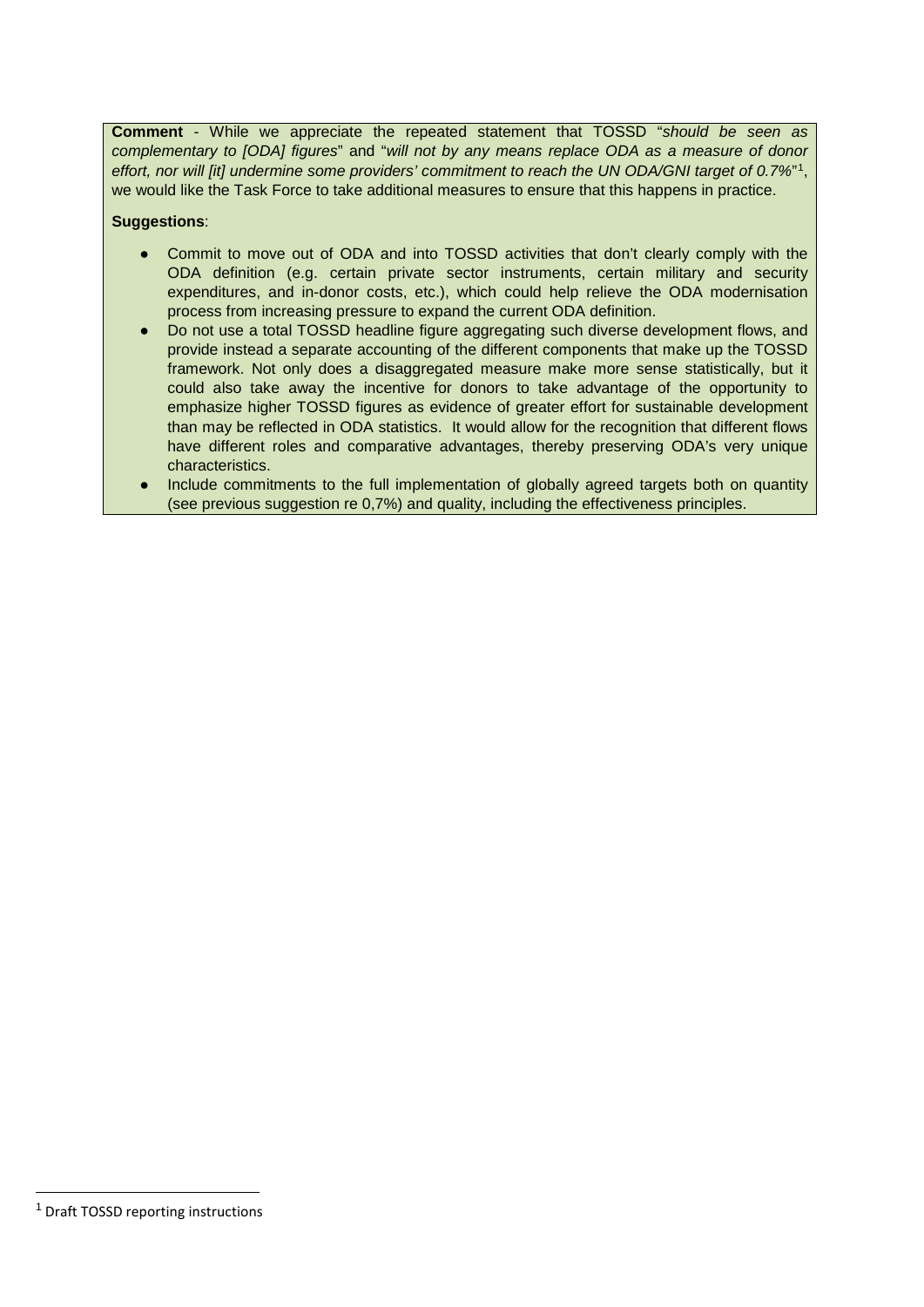7. These Reporting Instructions – which have been developed by the international community<sup>2</sup> working together in an open, inclusive and transparent manner [Placeholder for describing the UNSC process] – are designed to assist countries and institutions wishing to report data regarding the resources they are providing to developing countries in support of sustainable development and the 2030 Agenda. They will be updated and adjusted as and when the need arises. It is expected that the TOSSD framework will continue to exist beyond 2030, to continue promoting greater transparency on flows in support of sustainable development.

**Comment** - We would appreciate CSOs to be acknowledged in the footnote #2.

<span id="page-7-0"></span><sup>2</sup> The TOSSD task force which contributed to develop the TOSSD reporting instructions is composed of representatives of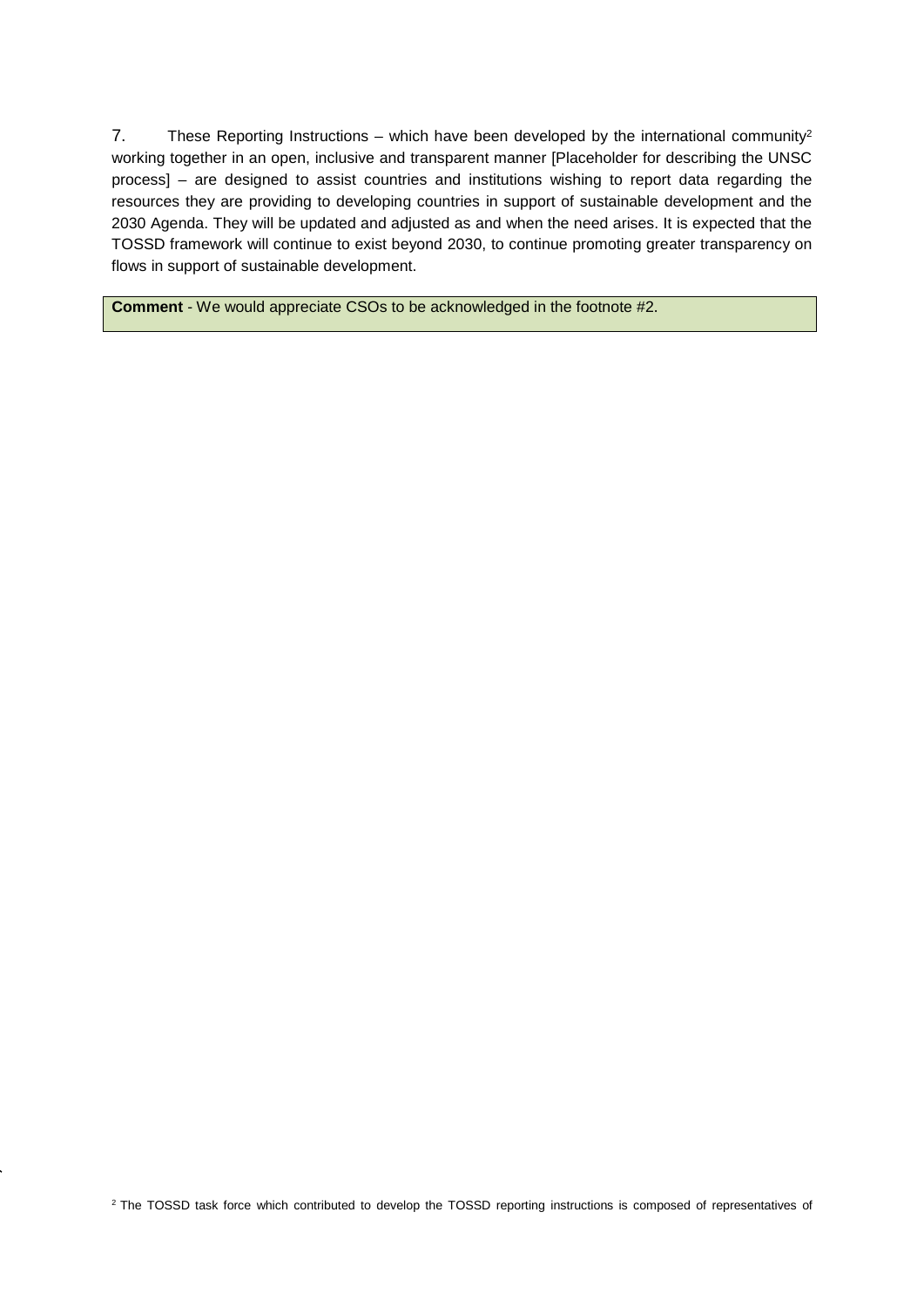traditional and emerging provider and partner countries, from national statistical offices and development co-operation policy bodies as well as international organisations.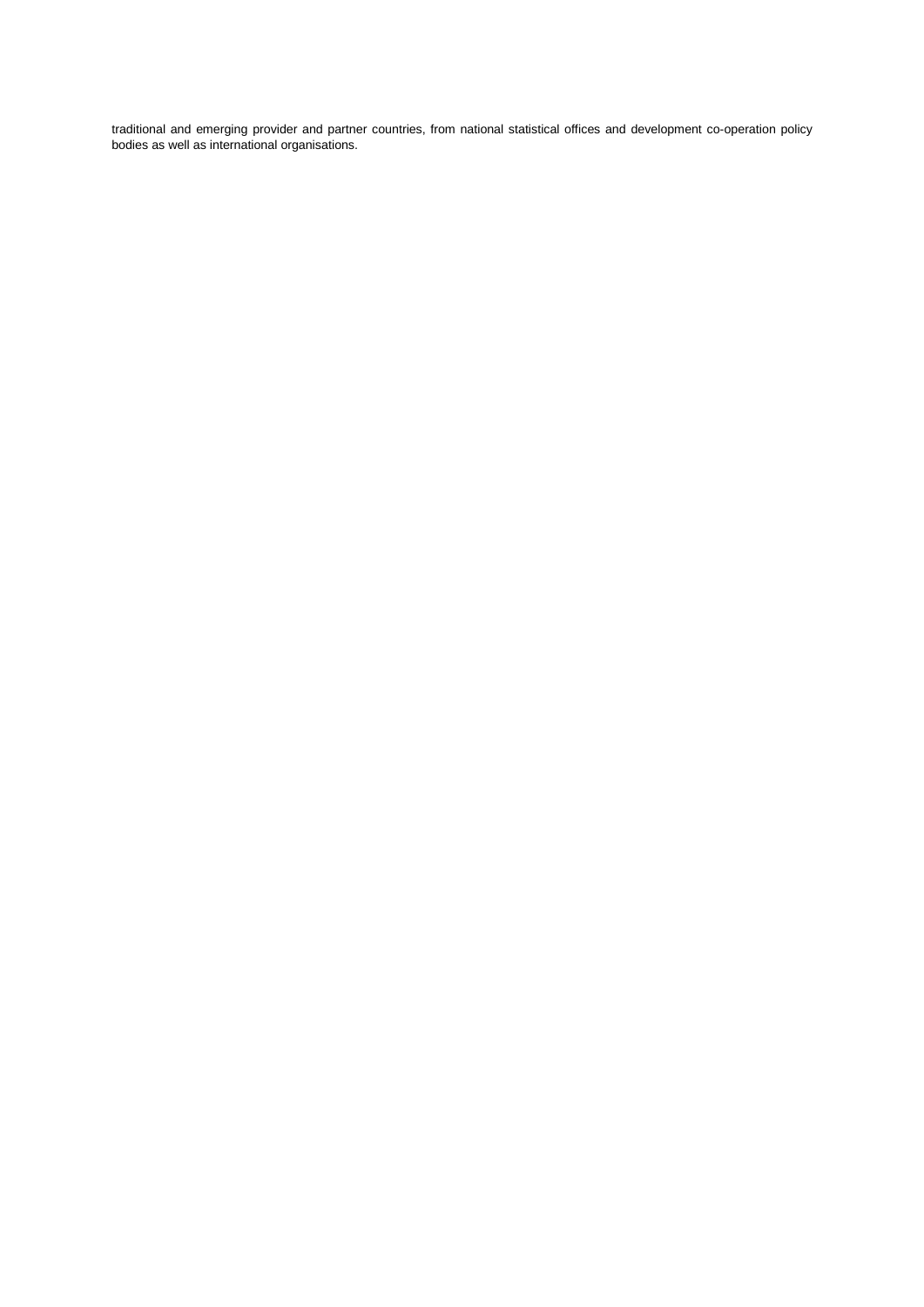## **CHAPTER 1. MAIN CONCEPTS AND DEFINITIONS OF THE TOSSD STATISTICAL FRAMEWORK**

#### **1.1 DEFINITION OF TOSSD**

*8. The Total Official Support for Sustainable Development (TOSSD) statistical measure includes all officially-supported resource flows to promote sustainable development in developing countries and to support development enablers and/or address global challenges at regional or global levels.*

9. The key concepts embedded in the TOSSD definition are clarified below.

#### *Sustainable development*

10. The concept of "Sustainable Development" is defined as development that meets the needs of the present without compromising the ability of future generations to meet their own needs[.3](#page-9-0)

11. "Sustainable Development" in the TOSSD context is inherently linked to the Sustainable Development Goals as agreed in the 2030 Agenda<sup>4,[5](#page-10-1)</sup> [A](#page-10-1)ctivities recorded as TOSSD support the implementation of the SDGs by generating sustainable economic growth, ensuring social inclusion, without compromising the environment. As and when the 2030 Agenda is concluded and replaced by another framework, the TOSSD measure will be updated to link to that framework.

**Comment** - This is perhaps an area that could be further developed to more fully reflect the breadth of the SDGs to include interventions to help end poverty (a critical element that is not in the current text) and inequality, supporting people to exercise their human rights, supporting delivery of core social services such as health and education, etc.

#### *Resource flows*

12. In accordance with the Addis Ababa Action Agenda, the term "resources" in the TOSSD definition covers both financial and technical resources[.6](#page-10-2) The flow of resources covers monetary and non-monetary transactions<sup>7</sup> with TOSSD recipients in support of sustainable development for any given year.

#### *Officially-supported*

13. TOSSD aims to capture the entirety of instruments and modalities of development co- operation provided by, or supported by, the official sector implementing the SDGs, including mechanisms that mobilise resources from the private sector, for sustainable development. Therefore, in the context of TOSSD, "officially-supported resources" are defined as:

a) resources provided by:

i) official agencies, including state and local governments, or by their executive agencies,

<span id="page-9-0"></span>3 Definition first used in the Brundtland Report. (See Report of the World Commission on Environment and Development: Our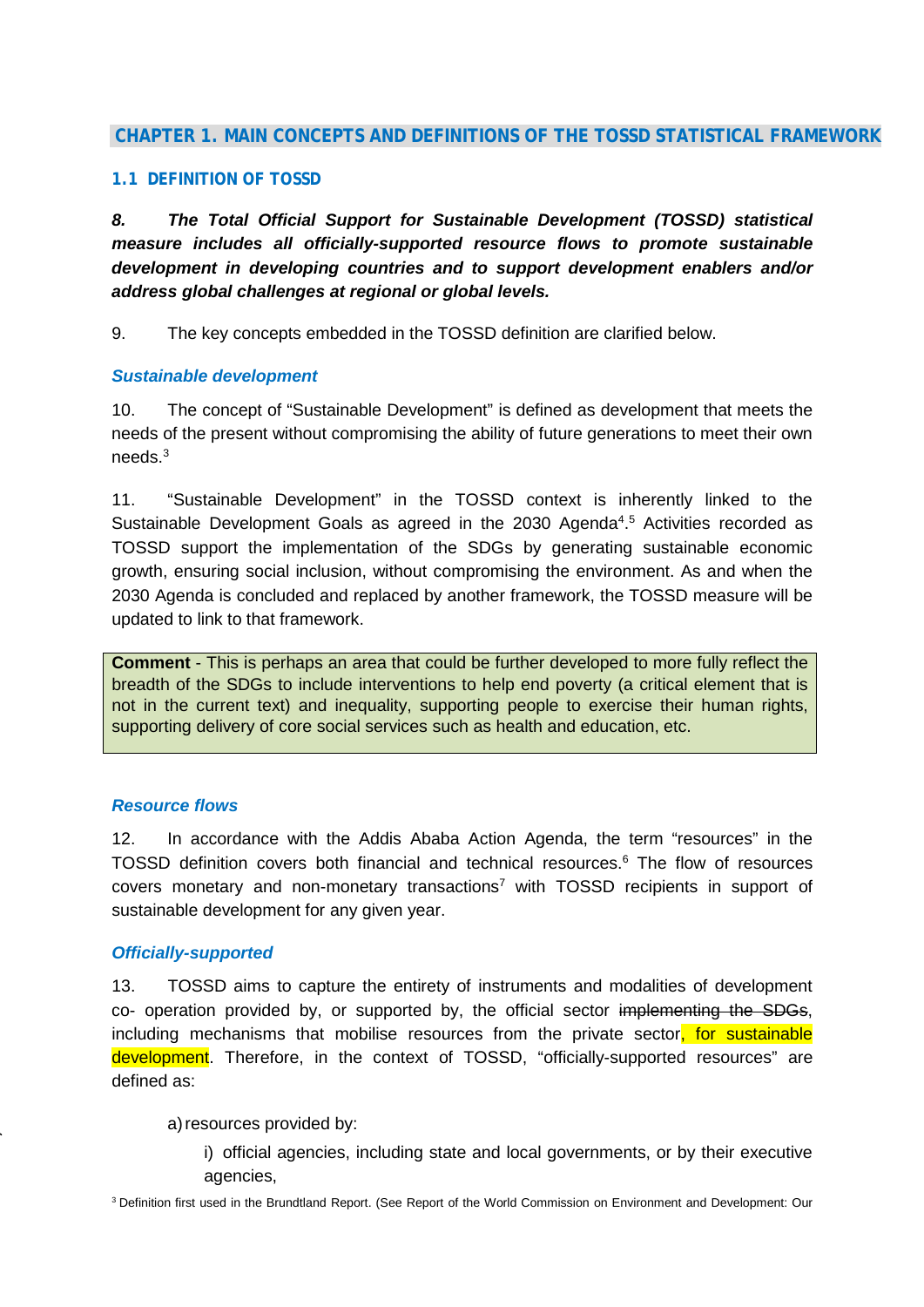Common Future", Chapter 2 "Towards Sustainable Development", p. 41, New York: UN, 1987.) It contains within it two key concepts: i) the concept of 'needs', in particular the essential needs of the world's poor, to which overriding priority should be given; and ii) the idea of limitations imposed by the state of technology and social organisation on the environment's ability to meet present and future needs.

<span id="page-10-0"></span>4 See "Transforming our world: the 2030 Agenda for Sustainable Development": <https://sustainabledevelopment.un.org/post2015/transformingourworld>

<span id="page-10-1"></span><sup>5</sup> Taking into account linkages with sustainable development frameworks established at regional level e.g. by the African Union Commission. See<https://au.int/en/agenda2063>[.](https://au.int/en/agenda2063)

<span id="page-10-2"></span><sup>6</sup> The AAAA considers that international co-operation to support the implementation of the 2030 Agenda comprises both financial and technical resources. See [http://www.un.org/esa/ffd/wp-content/uploads/2015/08/AAAA\\_Outcome.pdf.](http://www.un.org/esa/ffd/wp-content/uploads/2015/08/AAAA_Outcome.pdf)

<span id="page-10-3"></span>7 This is also in line with the methodologies of the System of National Accounts and the Balance of Payments, which registers transactions between residents and non-residents, including transactions which do not involve the payment of money. See chapter 2, paragraph 26 in The IMF *Balance of Payments and International Investment Position Manual - Sixth Edition (BPM6).*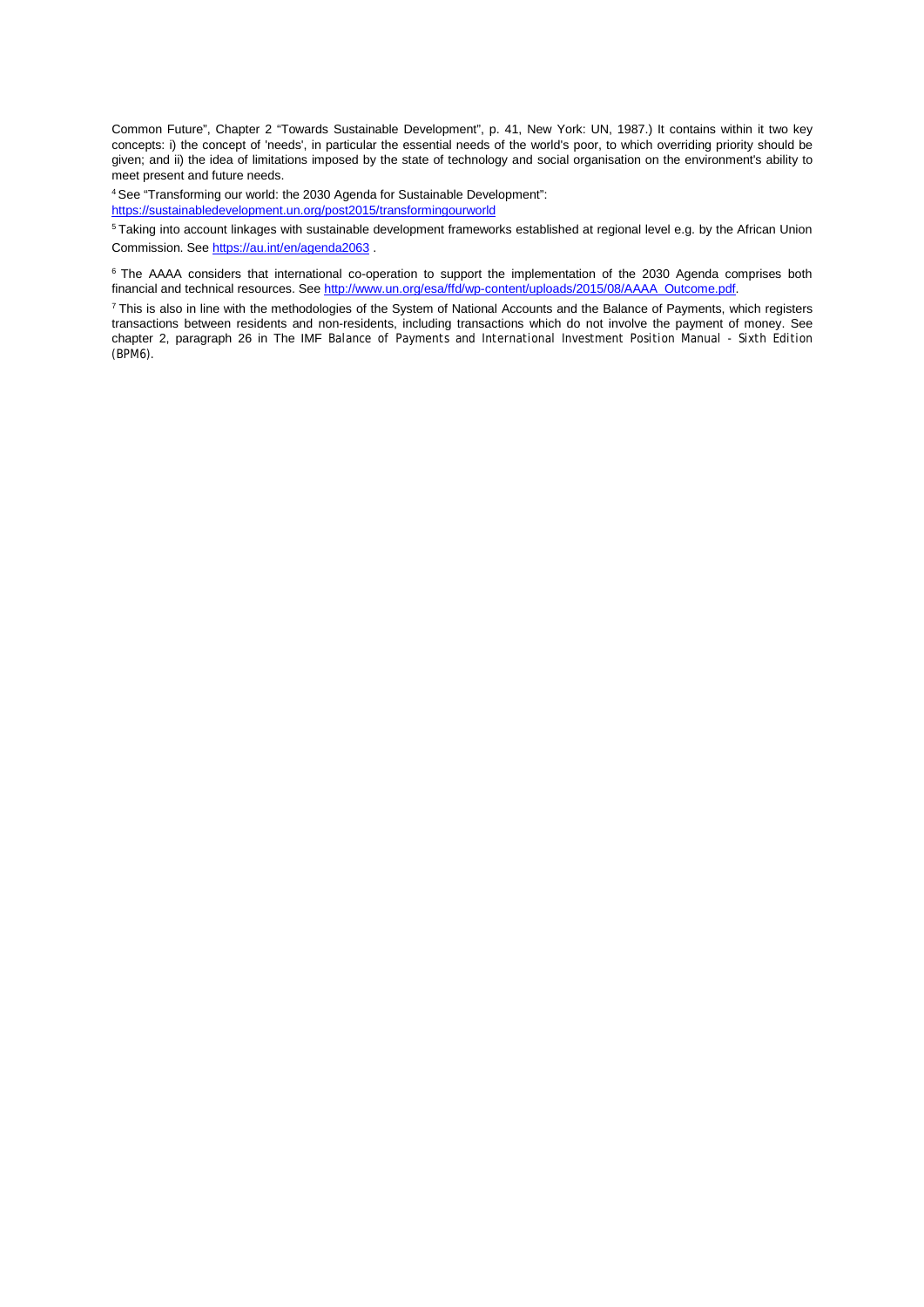ii) state-owned companies and enterprises under government control<sup>8</sup>, and

iii) other enterprises under significant government influence $9$ .

b) private resources mobilised by official interventions, where a direct causal link between the official intervention and the private resources can be demonstrated.

**Comment** - The ambition to capture all kinds of development flows must stay coherent with the official nature of the efforts that TOSSD is supposed to track; private development flows should not be included in this picture and should not be part of TOSSD. Under point b), therefore, the objective should be to capture the official subsidy cost. Also, point A.iii extends the boundaries without providing robust benchmarks: as described in the footnotes, the *reporter* will ultimately responsible for a decision on the eligibility of the flows from private companies. There are several risks to consider: discrepancies in reporting practices, inflating volumes with private resources, enlisting any kind of financial terms regardless of negative impacts (such as growing debt burden).

#### **Suggestions.**

- Introducing clear standards to prevent reporting discrepancies and make provisions for the official authorities to ensure compliance with the fundamental development commitments, from human rights to the development effectiveness agenda.
- If the official subsidy mobilising private finance is being included as per A.iii and b, more and better data on leveraged flows (private finance, blended finance) would also be needed, but this amount should not be part of TOSSD as is currently suggested: it should be recorded in an addendum on mobilised finance.
- Officially-supported resources should also have stronger eligibility criteria. In particular, it would be important to demonstrate that the official support was necessary to leverage the private finance (financial additionality) and/or to enhance the private finance's developmental focus (development additionality).

14. See Chapter 2.2 for concrete eligibility criteria on sustainable development and TOSSD recipient countries.

## *A two-pillar approach (Placeholder)*

15. TOSSD is a two-pillar framework that tracks officially-supported i) cross-border resource flows to developing countries and ii) finance for development enablers and global challenges at regional and global levels [the Global Public Goods agenda], as illustrated in Figure 1.

**Figure 1. The two-pillar TOSSD statistical measurement framework**

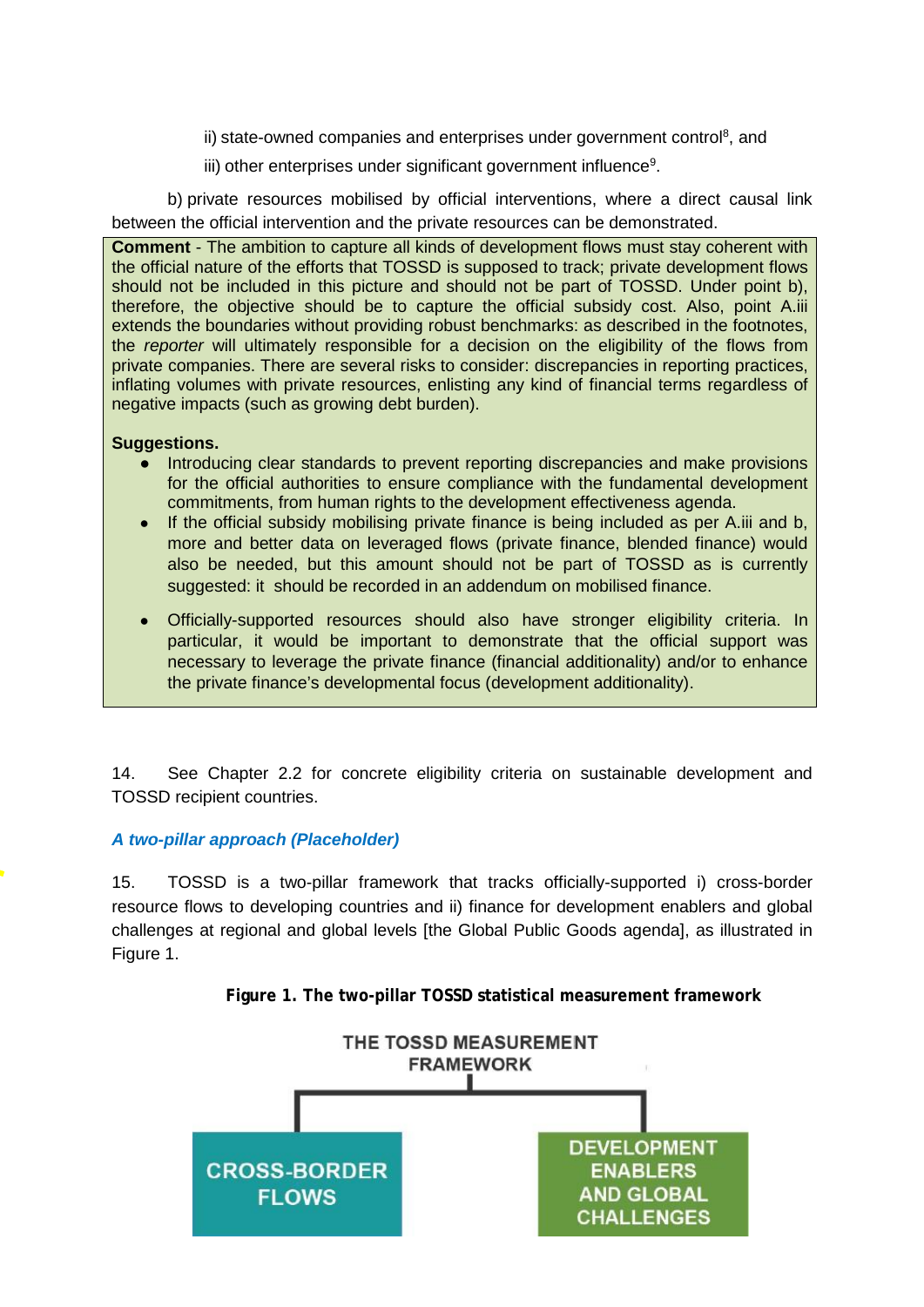16. Data generated through the TOSSD framework can also be used to compile aggregates on sustainable development finance from the providers' perspective. [Placeholder for a reference to a methodology to be developed for that purpose.]

**Comment** - This implies that the TOSSD data will be disaggregated, which is good for transparency. However, the aggregate methodology will have to be watched closely to avoid inflated outcomes. Aggregation should not be embedded in TOSSD itself.

<span id="page-12-0"></span><sup>8</sup> Corporations over which the government secures control by owning more than half of the voting equity securities or otherwise controlling more than half of the equity holders' voting power, or through special legislation empowering the government to determine corporate policy or to appoint directors.

<span id="page-12-1"></span><sup>9</sup> This category is included to recognise that governments can exercise influence in many different ways beyond the mere control of a company via voting powers. (See for example Chapter 6, Section B in The IMF *Balance of Payments and International Investment Position Manual - Sixth Edition, BPM6.)* TOSSD aims to capture the entirety of official interventions but given the variety of reporting countries, it is ultimately left at the discretion of the reporter to determine whether companies under significant government influence should be included.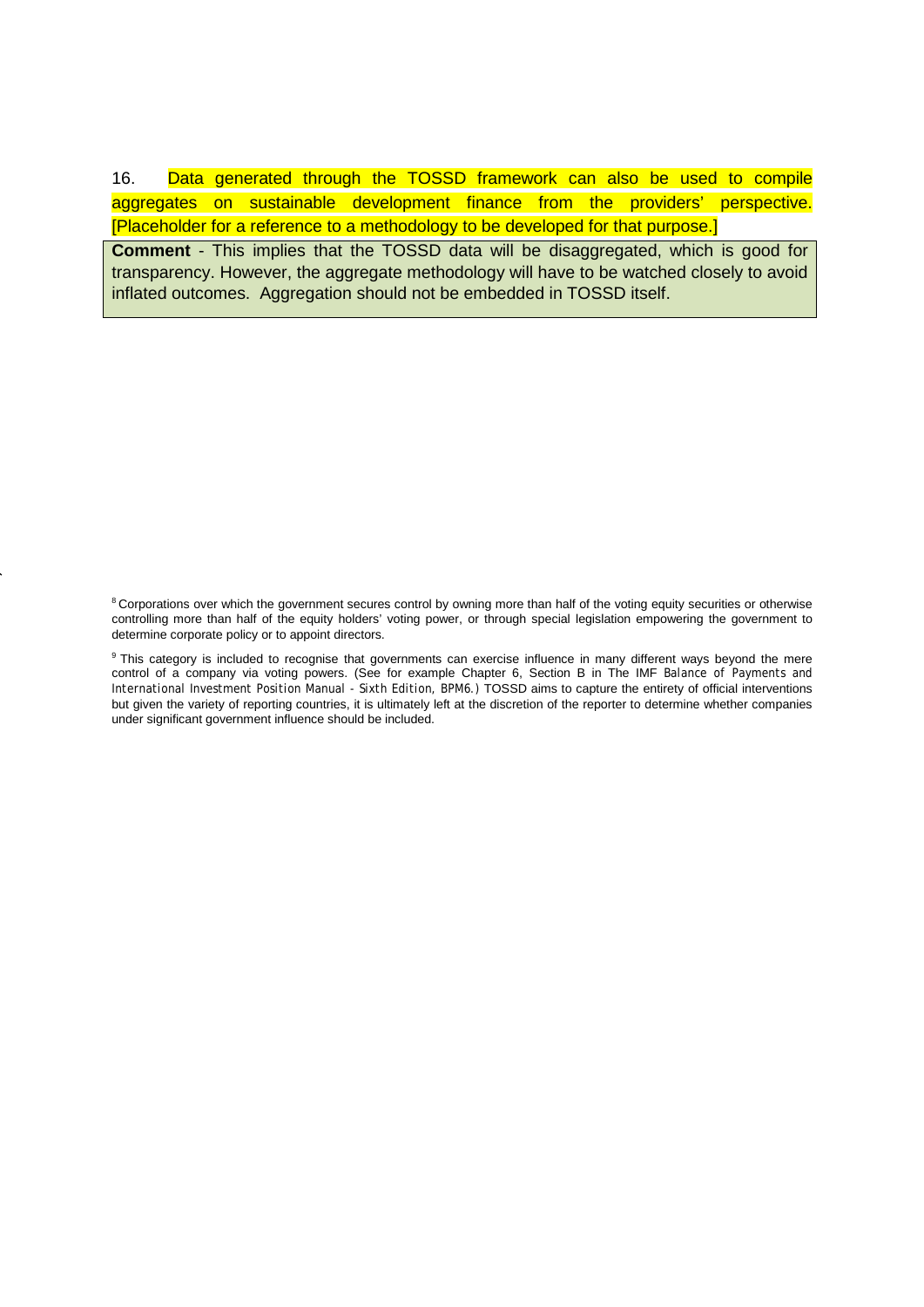## **1.2 REPORTING PRINCIPLES**

## **1.2.1 STATISTICAL QUALITY STANDARDS IN THE TOSSD SYSTEM**

17. Data collected on TOSSD under these Reporting Instructions should comply with the United Nations Fundamental Principles of Official Statistics (FPOS) which were adopted by the United Nations Statistical Commission (UNSC) in 1994 and by the United Nations General Assembly in 2014.

18. Moreover, the TOSSD statistical framework is subject to the United Nations Statistics Quality Assurance Framework.<sup>10</sup> The TOSSD system is operated to ensure the quality of the statistical outputs (relevance, coherence, accuracy, reliability, timeliness and punctuality, interpretability and accessibility) and statistical processes (sound methods, cost efficiency and non-excessive burden on reporters)<sup>11</sup>. The governance of the TOSSD measure will ensure the quality of the institutional environment (objectivity, impartiality, transparency and credibility), essential to build trust which is the very foundation of a statistical system.

#### **Suggestions**.

- Agree that governance is important and linked. Hence, until the governance is agreed, the statistical standards should not be considered final.
- Quality standards should state in words who are intended data users (governments, CSOs, general public), which should have open and timely access to the full set of disaggegated data.
- Suggest that a review of statistical quality is carried out at regular intervals (in UN Stats) and data users consulted as to whether TOSSD data is meeting needs.

## **1.2.2 ACTIVITY-LEVEL REPORTING**

19. All TOSSD resource flows are reportable at the activity level by the provider countries or multilateral institutions organising/managing the activity. The term "activity" covers various types of operations, ranging from budget support to project-type interventions, investments and technical co-operation activities. In certain cases, some aggregation is permitted to limit the reporting burden and number of records.

**Comments-** On aggregation: What cases, when and why would this be acceptable? There will already be an aggregate methodology developed (see point 16) so this seems unnecessary and counter to transparency.

**Suggestions** - Delete final sentence

20. All TOSSD data will be made publicly available, also at activity level. Any confidential information linked to TOSSD activities (e.g. company names) should be filtered out upstream by the data providers.

**Comments**: There needs to be more specific rules and transparency on what data is acceptable to be filtered out and on what rationale. Commercial confidentiality is a catchphrase used to hide anything DFIs don't want to share, but there's often no very good reason for them not to share it.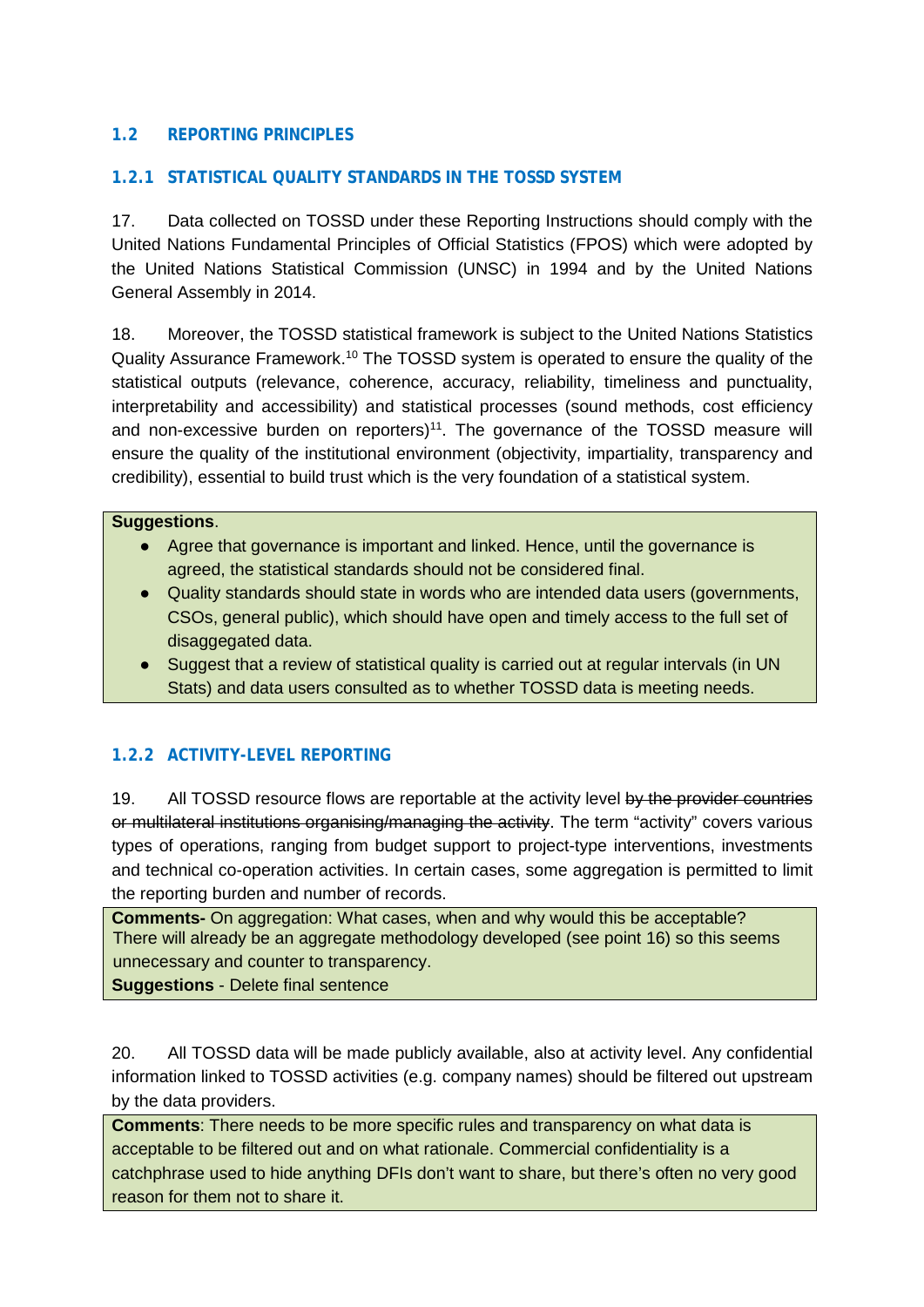**Suggestions**: Delete second sentence and replace with 'clear guidance will be produced on what data may be deemed 'confidential' by providers/ a clear rationale for what information is acceptable to withhold and why. This guidance will be subject to change in line with international review of quality of TOSSD data'.

#### **1.2.3 POINT OF MEASUREMENT**

21. TOSSD resource flow data are reportable on a calendar year basis. Both commitment and disbursement data are collected. A commitment is a firm written obligation by the provider, backed by the appropriation or availability of the necessary funds, to provide specified resources under specified financial terms and conditions and for specified purposes for the benefit of the recipient. Commitments are considered to be made at the date the financial agreement is signed or the obligation is otherwise made known to the recipient. A disbursement is the placement of resources at the disposal of the recipient.

22. The main TOSSD measure is calculated on a gross disbursement basis. Gross figures reveal the full scope and nature of external resources provided for **sustainable** development SDG investment purposes. The net measure is also calculated, whenever possible, for transparency and analytical purposes, based on information reported on reflows (amounts received by the provider).

**Comment** - Providing only gross figures, unbalanced by information on outflows, flows with negative impacts, etc. risks providing a rather distorted image of the financing available for development in a country or for a particular purpose. While the commitment to provide net figures wherever possible is welcome, the gross figure without that counter-weight is misleading and risks distorting provider behaviour, for example, in unproductive ways. **Suggestion** - Provide both gross and net figures as a matter of course not only when possible.

<span id="page-14-1"></span><sup>11</sup> See definitions in Annex.

<span id="page-14-0"></span><sup>10</sup> Se[e https://unstats.un.org/unsd/unsystem/Documents-March2017/UNSystem-2017-3-QAF.pdf](https://unstats.un.org/unsd/unsystem/Documents-March2017/UNSystem-2017-3-QAF.pdf)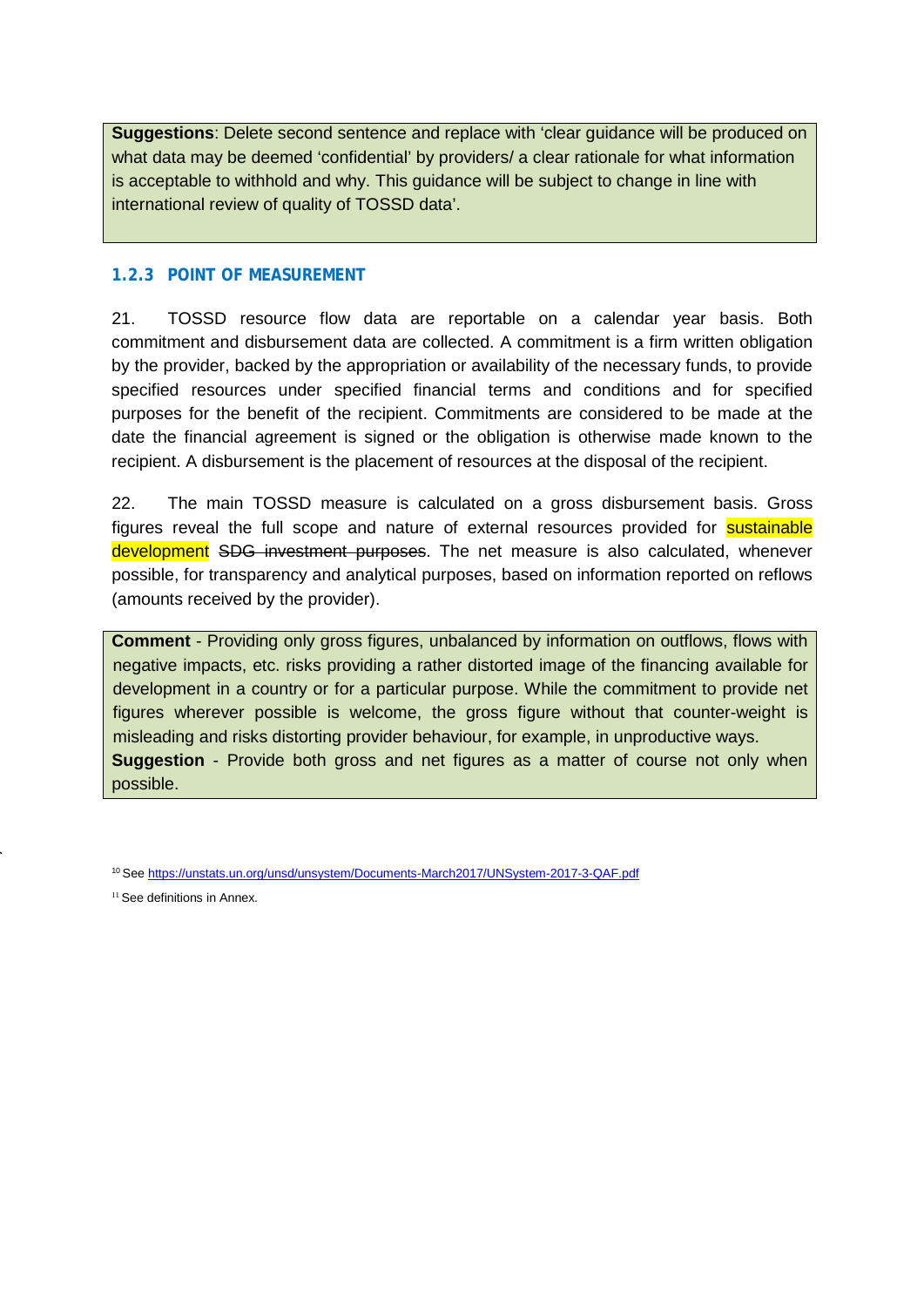#### **1.2.4 CURRENCY**

23. TOSSD data are reported in the currency in which the transaction takes place. However, for consolidated data presentations and dissemination, the reference currency is the United States dollar (USD). Data reported in currencies other than USD will be converted to USD using annual average exchange rates.<sup>12</sup>

#### **1.3 MAIN STATISTICAL CONCEPTS**

#### **1.3.1 PROVIDER AND RECIPIENT**

data are complemented by data from recipient countries, reported on a voluntary basis,  $\cdot$  and with their capacities.<sup>13</sup>

24. TOSSD data are collected mainly from provider countries and institutions. These

25. **Bilateral providers** are countries and territories that have a development cooperation policy and undertake activities in support of sustainable development in third countries.

26. **Multilateral providers** are international agencies, institutions, organisations or funds whose members are governments and who are represented at the highest decision-taking level in the institution by persons acting in an official capacity and not as individuals. Multilateral institutions include i) United Nations agencies, programmes, funds and commissions; ii) the International Monetary Fund; iii) the World Trade Organisation; iv) the World Bank Group; v) regional development banks<sup>14</sup>; vi) the European Union institutions; and vii) other multilateral funds, partnerships, initiatives and financing facilities.

27. TOSSD data are collected mainly from provider countries and institutions. These data are complemented by data from recipient countries, reported on a voluntary basis, when possible and in line with their capacities<sup>15</sup>.

27. **TOSSD recipients** are defined in the list of eligible recipient countries and territories (cross- border resource flows pillar, see Chapter 2.2) but also include international institutions (see Chapter 3, global public goods pillar).

#### **1.3.2 CHANNEL OF DELIVERY**

28. The channel of delivery is the entity that has implementing responsibility over the activity and is normally linked to the provider agency by a contract or other binding agreement, and is directly accountable to it. It is a key element of the TOSSD framework since it helps to identify the

<span id="page-15-1"></span><sup>13</sup>Provider countries and institutions should provide technical capacity building for developing countries willing to set up their own systems to report and analyse TOSSD data.

<span id="page-15-0"></span><sup>12</sup> See IMF International Financial Statistics at [http://data.imf.org/?sk=4C514D48-B6BA-49ED-8AB9-52B0C1A0179B.](http://data.imf.org/?sk=4C514D48-B6BA-49ED-8AB9-52B0C1A0179B)

<span id="page-15-2"></span><sup>&</sup>lt;sup>14</sup> Examples of regional development banks include the African Development Bank, the Asian Development Bank, the Inter-American Development Bank, the Asian Infrastructure Investment Bank, the Islamic Development Bank and the European Bank for Reconstruction and Development.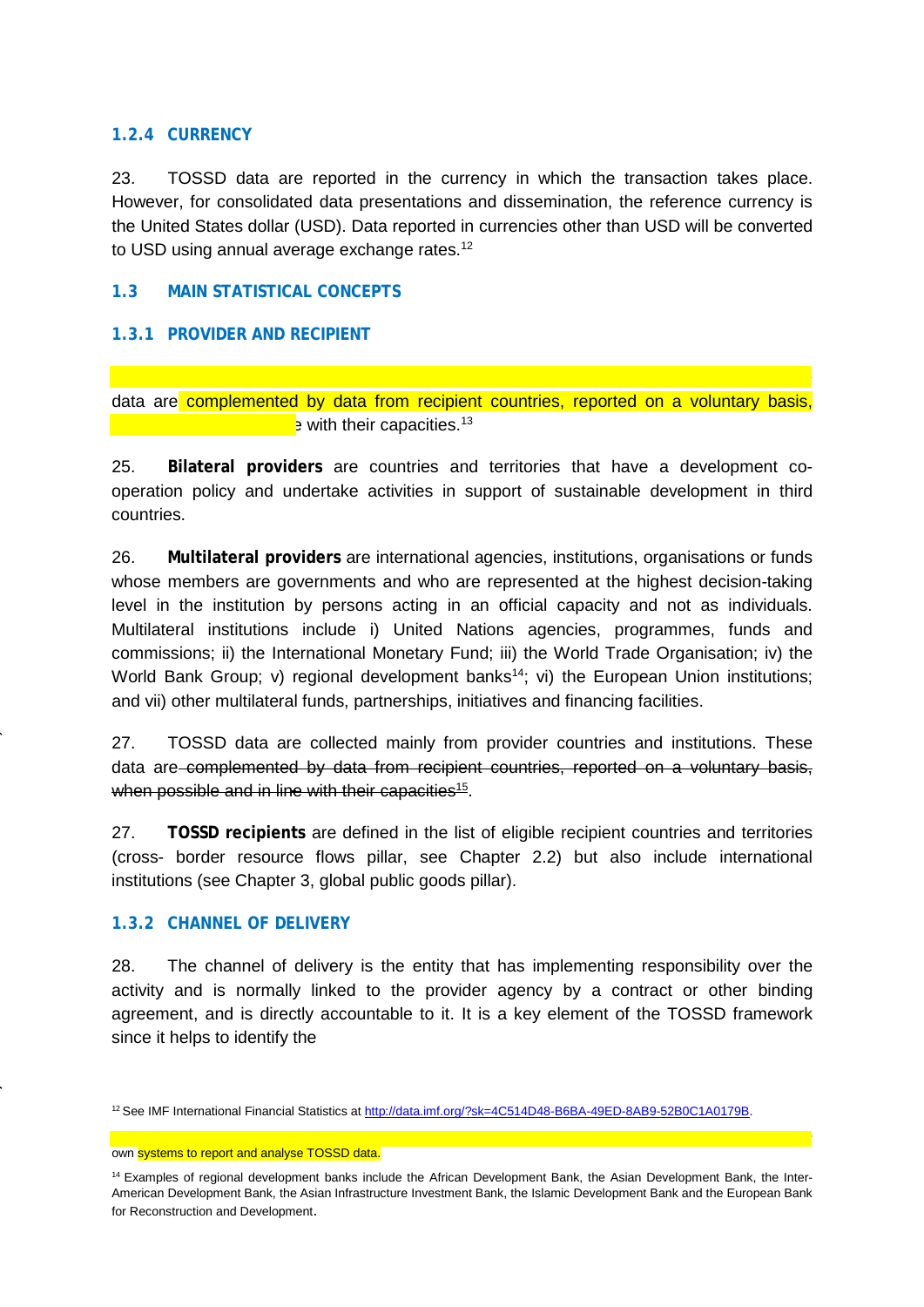<span id="page-16-0"></span>15 Technical capacity building should be provided for developing countries willing to set up their own systems to report and analyse TOSSD data.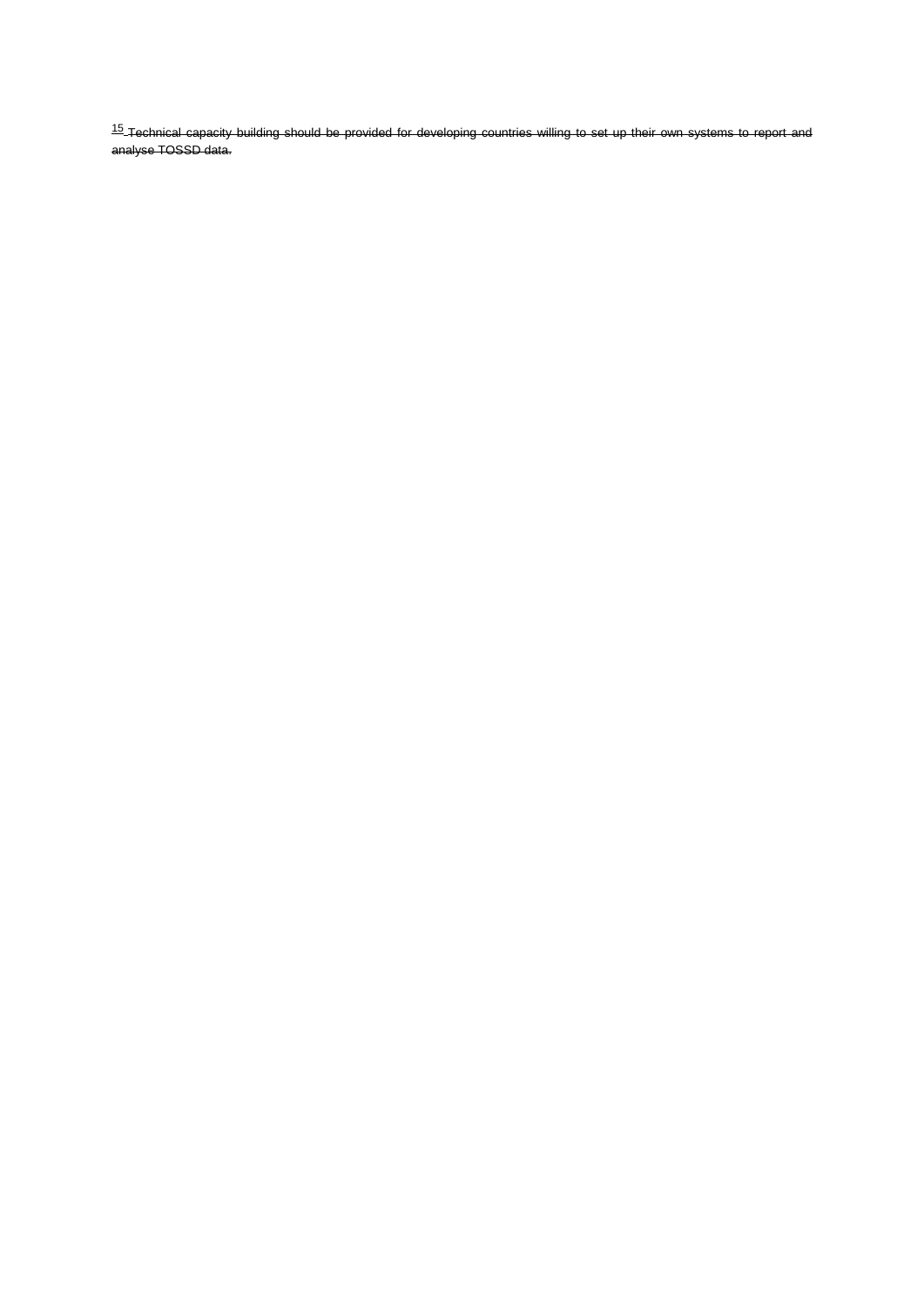institution responsible for the execution of the activity, which is essential in order to track flows and improve accountability in both provider and partner countries. (See paragraphs 49-50.)

#### **1.3.3 FINANCIAL INSTRUMENTS**

29. TOSSD resource flows are provided through numerous financial instruments. These are categorised as grants, debt instruments, mezzanine finance instruments, and equities and shares in collective investment vehicles. Included are also instruments that generate contingent liabilities but not necessarily a flow from the provider to the recipient (e.g. guarantees). [Islamic finance instruments are separately identified.] (See paragraphs 51-61.)

**Placeholder (other main concepts, e.g. modality, sector/purpose)**

#### **2.1 SCOPE OF CROSS-BORDER RESOURCE FLOWS**

#### **PILLAR Categories of resource flows covered**

30. The cross-border resource flows pillar covers resources extended to TOSSD-eligible recipient countries in support of sustainable development by bilateral and multilateral providers (Figure 2). The major breakdown is between grants and in-kind contributions on the one hand, and financial transactions on the other hand. No distinction is made between concessional and non-concessional transactions[.16](#page-18-0) Resources mobilised from the private sector by official interventions are also included. However, they are presented under a separate heading as the funds do not necessarily originate from the provider country and may even be domestic i.e. originate from the recipient country. [Officially-supported export credits are [excluded] [generally excluded] from TOSSD given that these operations are not generally designed with sustainable development objectives.]

#### **Comments**

- CSOs support concept of measuring cross-border flows and welcome Task Force attention on this. The SDGs are to be primarily implemented by governments. Crossborder flows are directly relevant to their efforts.
- However, important to achieve maximum transparency and disaggregation on crossborder flows, including terms so that info is useful to governments.

#### **Concessionality**

● **Comments -** Important to be able to distinguish between concessional and nonconcessional flows. Don't want to dis-incentivise providers to continue providing concessional flows to countries and purposes where such flows are essential.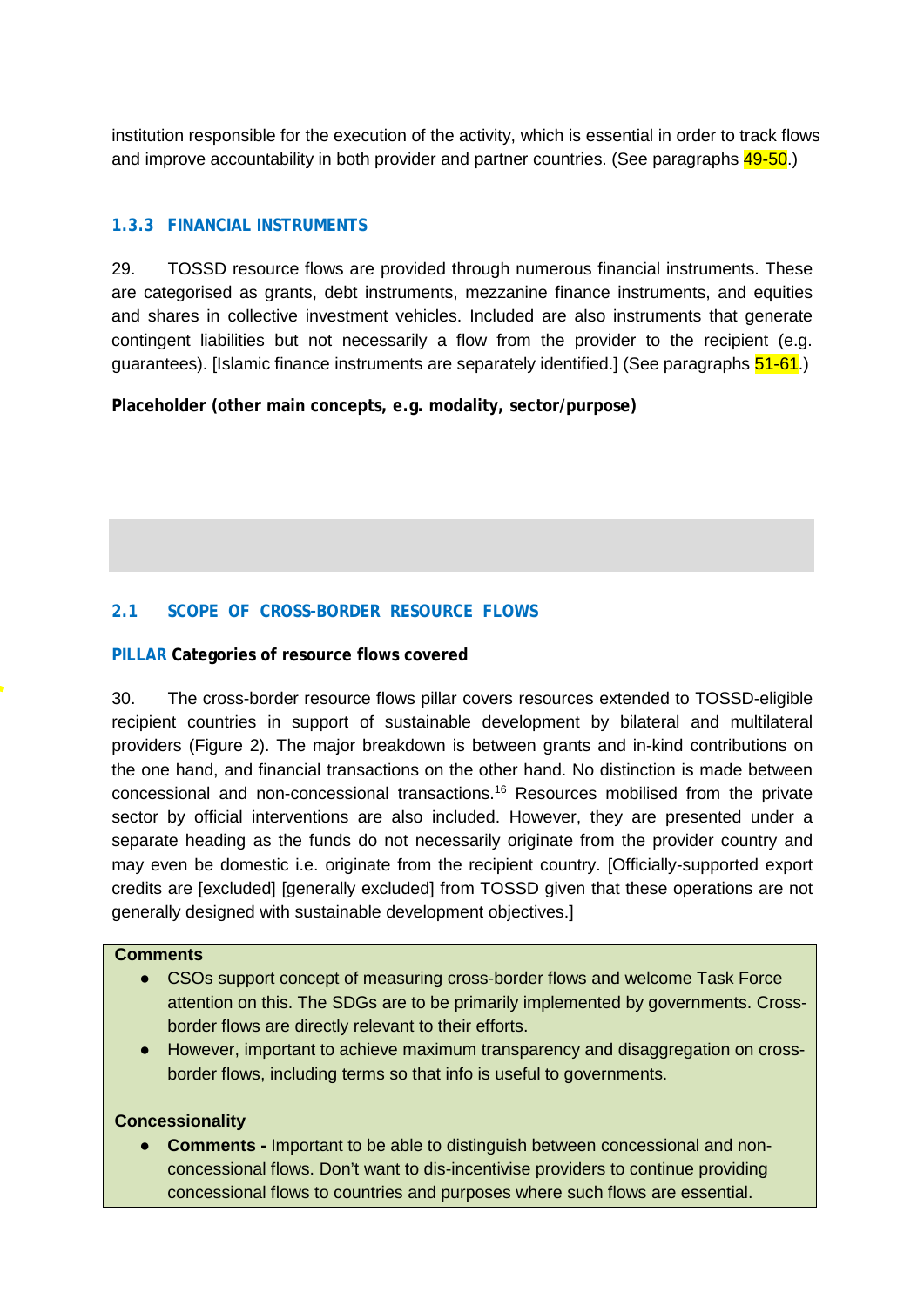- **Suggestion** Providers should still have to report terms of flows so that concessionality can be distinguished by data users. Ideally, these would still be broken down in TOSSD.
- Also link with point 38.

#### **Private sector**

- **Comments** Good that these will be clearly distinguished in the data and should be clearly separate in any reporting of TOSSD..
- Note: diagram indicates this is about private flows mobilised by official finance (blending)
- Concerns about 'state owned companies'. Often not under govt guidance and no assurances they are doing good development work. In some cases, they may cause harm to communities/economies.

#### **Suggestions**

- In line with our comments above rejecting the inclusion of private mobilised flows, the Task Force should propose guidelines for reporting so that private flows can be validated as 'development friendly' and linked with public subsidy cost used to 'mobilise' them for better data (linked identifiers etc) to be reported in an addendum.
- This should also be linked with principles outlined in the blended finance principles to ensure these flows meet strong development standards and eligibility criteria.

## **Export credits**

- **Comments -** Not good enough to say they are 'generally excluded' they must be unambiguously excluded.
- If the rationale is to exclude them because they are not primarily about development, then this should also apply to private capital flows, which also have a very different (commercial) objective. ECs are already reported outside ODA, so it is unclear what would be added by counting them here and it muddies the waters (TOSSD should complement ODA).

**Suggestion** - ECs Should be clearly excluded

<span id="page-18-0"></span><sup>16</sup> Different definitions of concessionality are applied by different providers and developing countries depending on the context.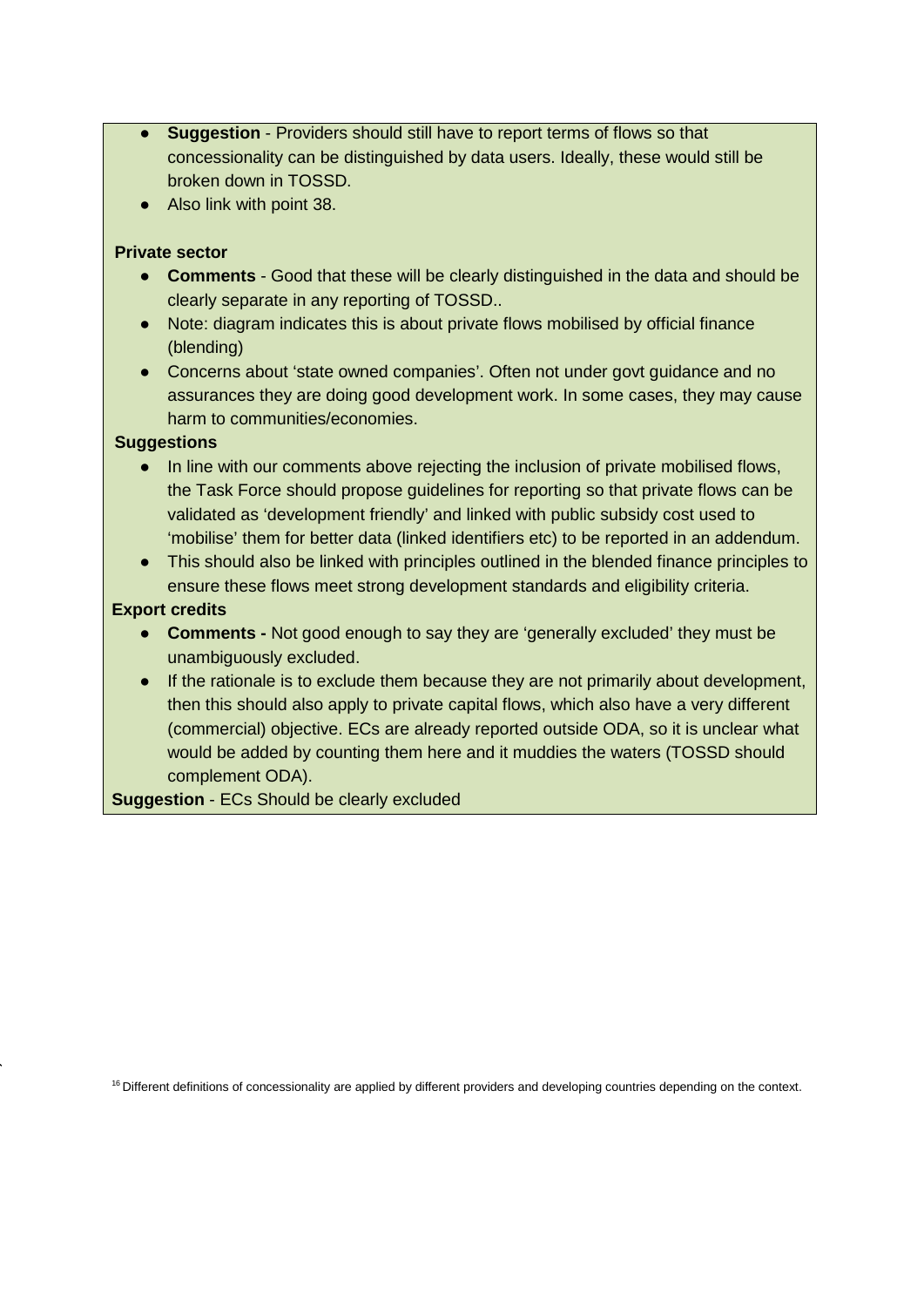|                                                   | From provider countries, multilateral agencies and pooled funds                                                                           |
|---------------------------------------------------|-------------------------------------------------------------------------------------------------------------------------------------------|
| A. Grants                                         | Grants, technical assistance                                                                                                              |
| <b>B. Financial transactions</b>                  | Debt instruments and equity investments                                                                                                   |
| <b>OFFICIAL FLOWS TOTAL, gross (A+B)</b>          |                                                                                                                                           |
| C. Resources mobilised from the<br>private sector | Resources mobilised from the private sector through official<br>interventions, regardless of the country of origin of the funds mobilised |
| <b>TOSSD TOTAL, gross (A+B+C)</b>                 |                                                                                                                                           |

**Figure 2. Overview of TOSSD cross-border resource flows pillar**

31. In the TOSSD system, bilateral providers report activities they undertake directly with a recipient country or that they fund through earmarked contributions to multilateral organisations for specific, usually project-type, interventions  $(A + B)$  in Figure 3).

**Comment** - A single headline figure risks encouraging donors to put forward higher TOSSD figures as evidence of greater effort for sustainable development than reflected in ODA statistics.

**Suggestion** - TOSSD should not result in a total headline figure aggregating all development flows (A+B+C), and should instead report a separate accounting of the different components that make up the current TOSSD framework.

**Suggestion** - Activities that don't clearly fit within the ODA definition should be moved to TOSSD (e.g. certain private sector instruments, certain military and security expenditures, in donor costs, etc.). This would relieve the current pressure to expand the ODA definition to achieve 0.7%.

#### **Figure 3. Reporting on TOSSD by provider**

Provider countries report on A and B. Multilateral providers report on C and D.

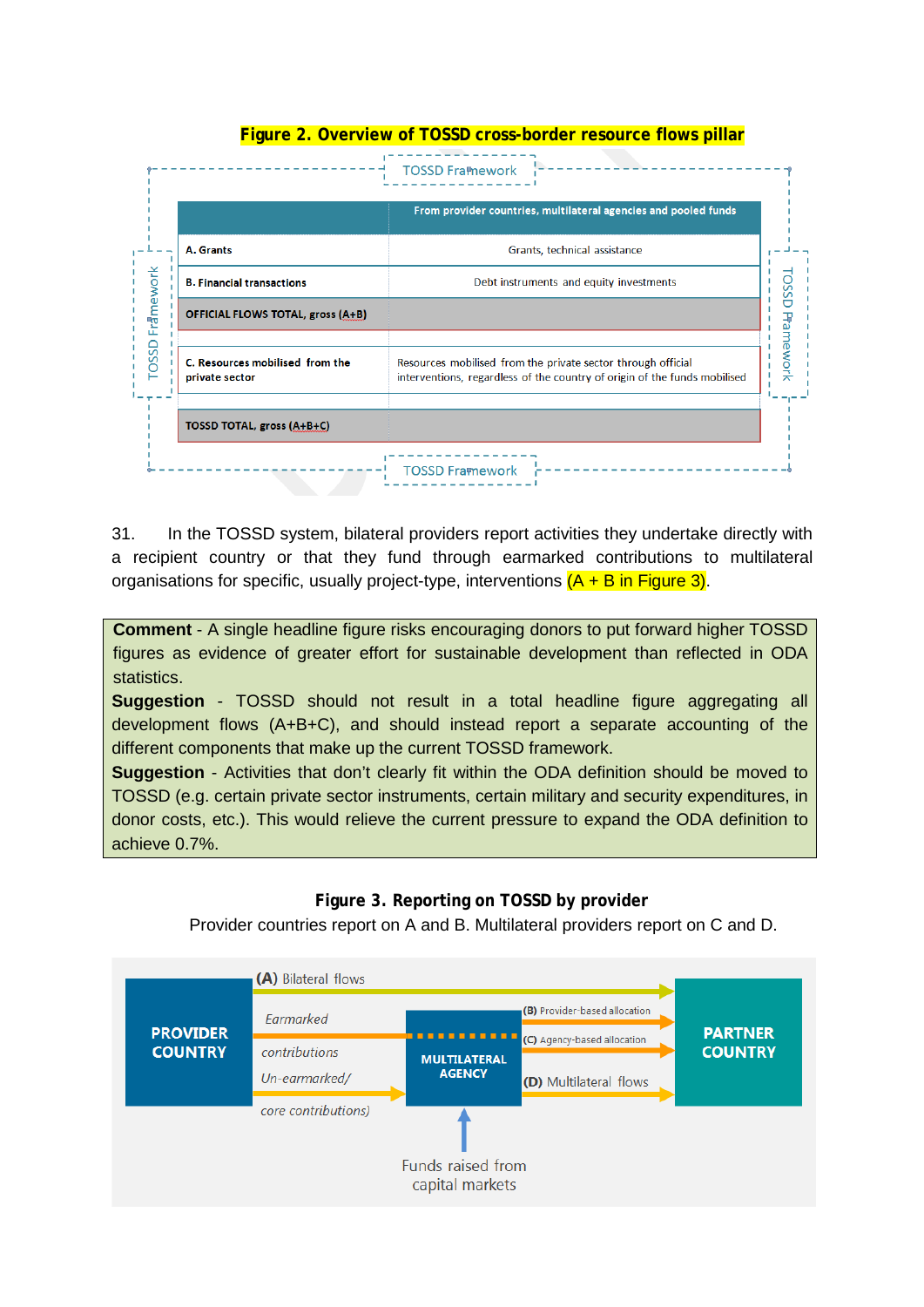32. In the TOSSD system, multilateral providers report on activities that they undertake under their own responsibility (decisions on resource allocations to specific purposes are made by the institutions themselves)  $(C + D)$  in Figure 3). The original source of funds can be official providers (through core contributions or pooled funds<sup>17</sup>) or the private sector (through funds raised in the international capital markets or private charitable contributions to multilateral organisations). In the case of funds for which a multilateral institution only provides Trustee services, the organisations implementing the activities, and not the Trustee institution, should report on TOSSD[.18](#page-20-1)

<span id="page-20-1"></span><span id="page-20-0"></span><sup>&</sup>lt;sup>17</sup> When funds are pooled they lose their identity and become an integral part of the recipient institution's financial assets. <sup>18</sup> Such funds are also referred to as Financial Intermediary Funds. An example of these could be the Global Environment Facility (GEF) for which the World Bank acts as a trustee but decisions on the allocation of the funds are made by the GEF itself.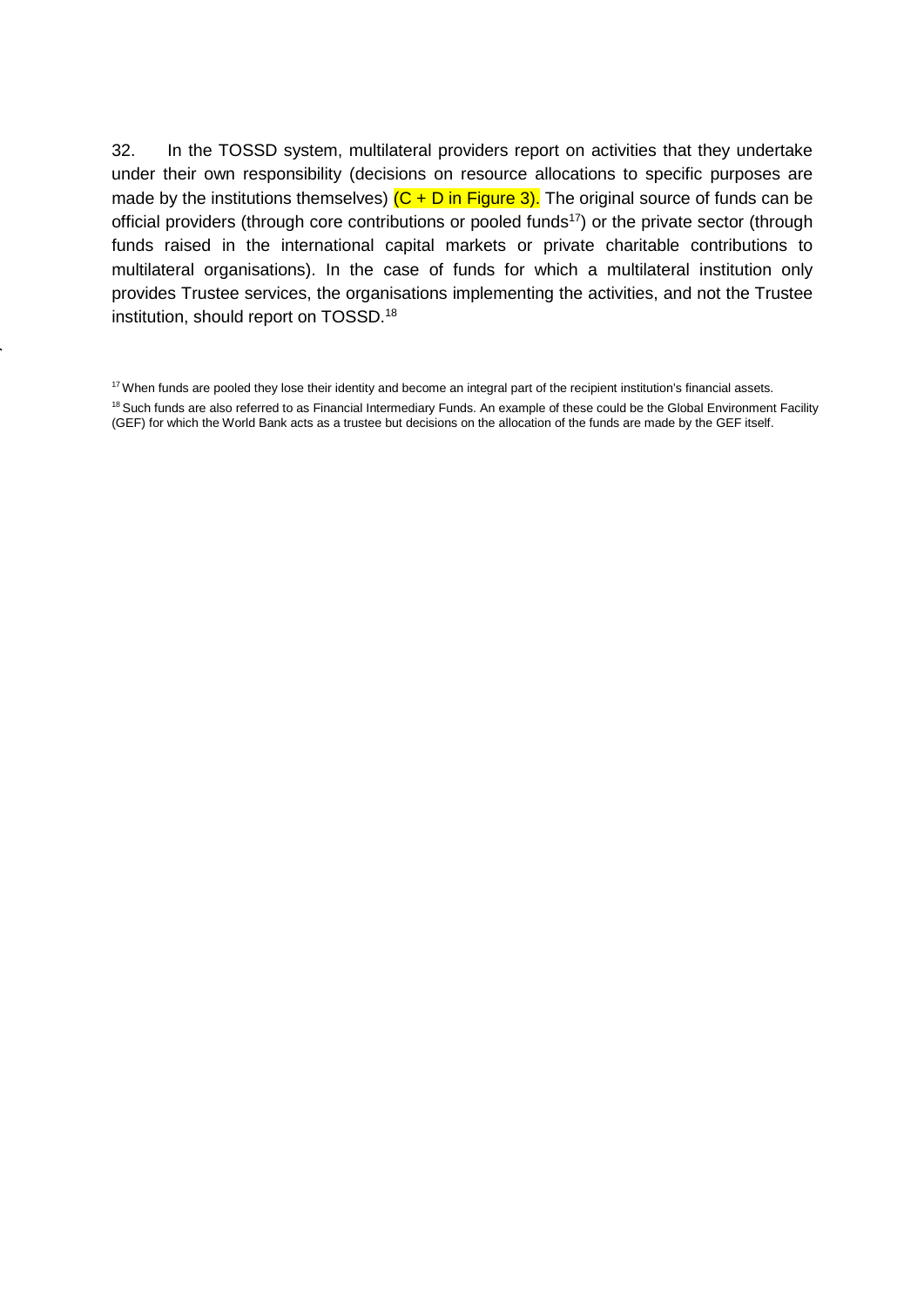33. In the case of trust funds managed by several multilateral organisations, it should be considered, on a case-by-case an ad-hoc basis, which institution is better placed to report on TOSSD outflows, usually the lead institution.

**Comment -** This needs to be consistent. or data will contain discrepancies.

**Suggestion** - The lead official development institution should report. Guidance should be provided as to what constitutes the 'lead' institution.

#### **Maturity of transactions covered**

34. For capital flows, the scope of the TOSSD cross-border resource flows pillar is generally limited to long-term operations (i.e. with a maturity exceeding one year), in line with balance of payments statistics and/or systems of national accounts.

**Comment -** Again, why 'generally limited'. Need to be consistent and decide one way or the other or the data will be a mess.

**Suggest -** Delete 'generally'. Add 'Data on short term transactions may also be collected but will be clearly delineated (See point 34).

35. Data will also be collected on short-term financial transactions by multilateral development banks to support **sustainable development SDG implementation** in TOSSD recipient countries. **[Placeholder for a sentence on collecting data on short term finance from** all development finance institutions.] To avoid a proliferation of records, these data should be reported at aggregate level (by recipient country). In TOSSD data presentations, shortterm and long-term finance will be presented separately.

**Comment -** As above, these should probably be distinguishable from long term ones in the data (separate categories)?

## **2.2 SPECIFIC ELIGIBILITY CRITERIA**

## **2.2.1 ELIGIBILITY CRITERIA REGARDING SUSTAINABLE DEVELOPMENT**

36. In the context of TOSSD, an activity is deemed to support sustainable development if it directly c[o](#page-22-0)ntributes to at least one of the SDG targets as identified in the official list<sup>19</sup> of SDG targets developed and maintained by the United Nations Statistical Commission (UNSC).

**Comments –** Would it be possible for recipient countries to raise a dispute or concern if they don't feel a reported flow contributed to their efforts to achieve the SDGs in line with their own development plans/results frameworks? Should TOSSD flows be subject to rigorous monitoring at the country level, similar to the structured monitoring rounds implemented by the Global Partnership for Effective Development Cooperation?

37. There may be cases where reporters cannot find a direct link with one of the SDG targets. This is due to the fact that SDG targets represent a global ambition and may therefore not encapsulate all dimensions of a given developmental issue in their final agreed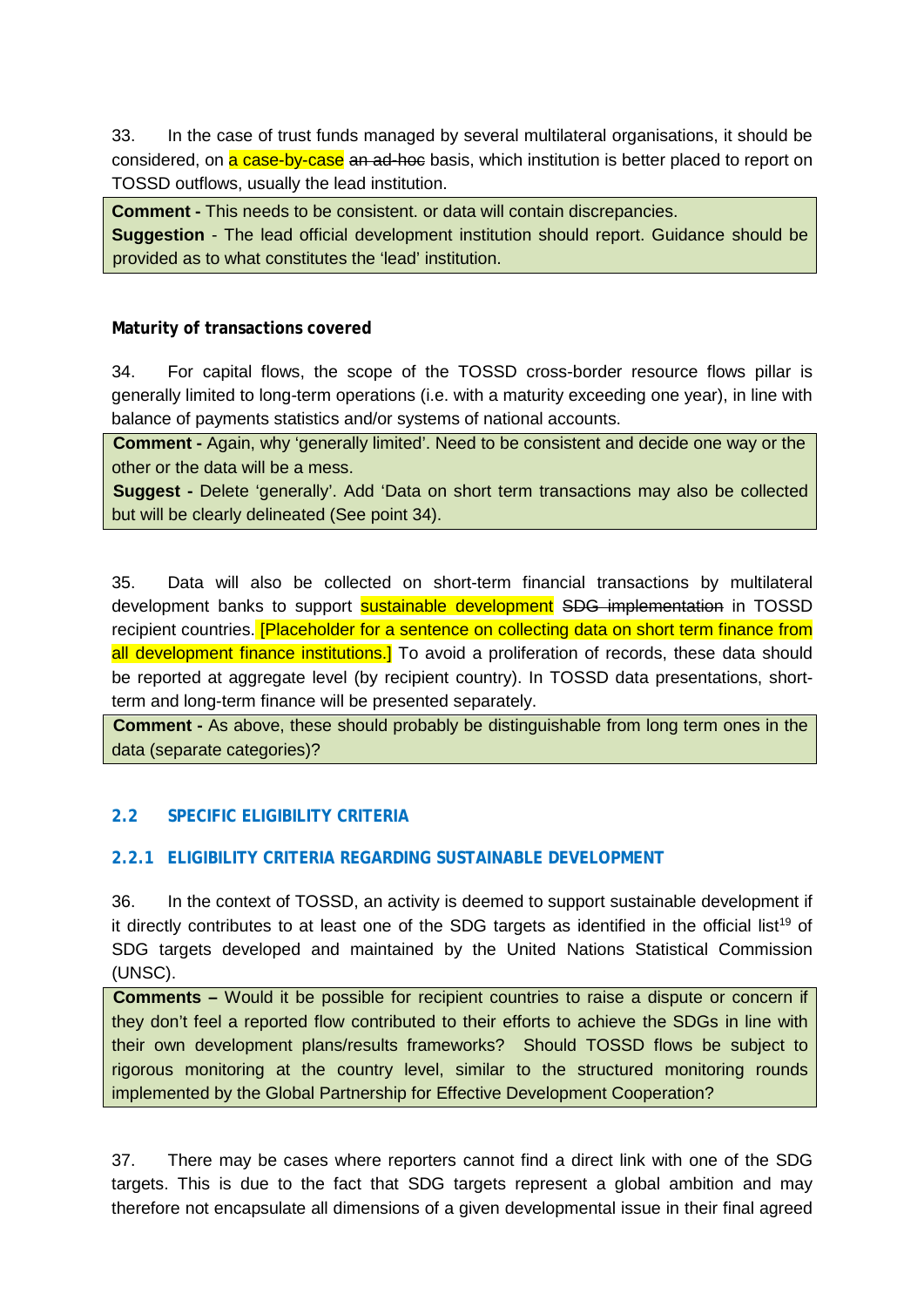wording.

**Comments -** It would be useful to know what kind of issues the Task Force anticipates falling under this comment. There are a very few important development goals that aren't explicitly mentioned in the SDGs (e.g. LGBT issues)? And, given the rationale for TOSSD is rooted in SDGs (and national governments who created the SDGs), SDGs should have their express priorities reflected in the TOSSD measure? We are very uncomfortable about this departure and fail to see the rationale.

38. [If a reporter cannot find a direct link between one of its activities providing a critical contribution to sustainable development and an SDG target, the reporter will still be able to report it, linking it to a goal SDG and providing an appropriate justification in the relevant field of the TOSSD activity-level reporting form (see figure 4 in chapter 4).<sup>20</sup>]

**Comment -** This will complicate the data; also, we do not agree with the rationale: it risks making TOSSD appear illegitimate (See above). This rule opens the door to unlimited discretionary reporting that will seriously undermine the quality of the measure.

**Suggestion –** Delete section 38. Replace with concrete guidance for how to report while linking with SDG targets and making it clear that this is essential to qualify as TOSSD. Additional eligibility criteria could be: only include flows with a clear developmental rationale; exclude flows that have a purely commercial or military/security objectives.

#### **2.2.2 TOSSD-ELIGIBLE COUNTRIES**

39. To count as TOSSD, an activity should involve a cross-border resource flow to a country on the **List of TOSSD recipient countries**. For any reporting year, this List includes:

- i. All countries and territories that are present on the "DAC List of ODA recipients"  $21$ .
- ii. Other countries and territories that have activated the TOSSD opt-in procedure.

**Suggestion -** The procedure could involve CSOs engaged at national level before countries send the letter? (eg to comment on what kind of flows are needed). **Suggestion -** Add reporting requirement in cross-border data (provider measure) to indicate whether the TOSSD recipient is on the ODA list or not. Otherwise TOSSD will have perverse incentives for donors to give more to countries not in need of concessional resources.

<span id="page-22-0"></span><sup>1</sup>[9 https://unstats.un.org/sdgs/indicators/indicators-list/](https://unstats.un.org/sdgs/indicators/indicators-list/)

<span id="page-22-1"></span><sup>&</sup>lt;sup>20</sup> In addition, the first TOSSD data collection exercises to be carried out starting 2019 will help provide further guidance and criteria to improve TOSSD eligibility criteria over time.

<span id="page-22-2"></span><sup>&</sup>lt;sup>21</sup> Se[e http://www.oecd.org/dac/stats/daclist.htm.](http://www.oecd.org/dac/stats/daclist.htm)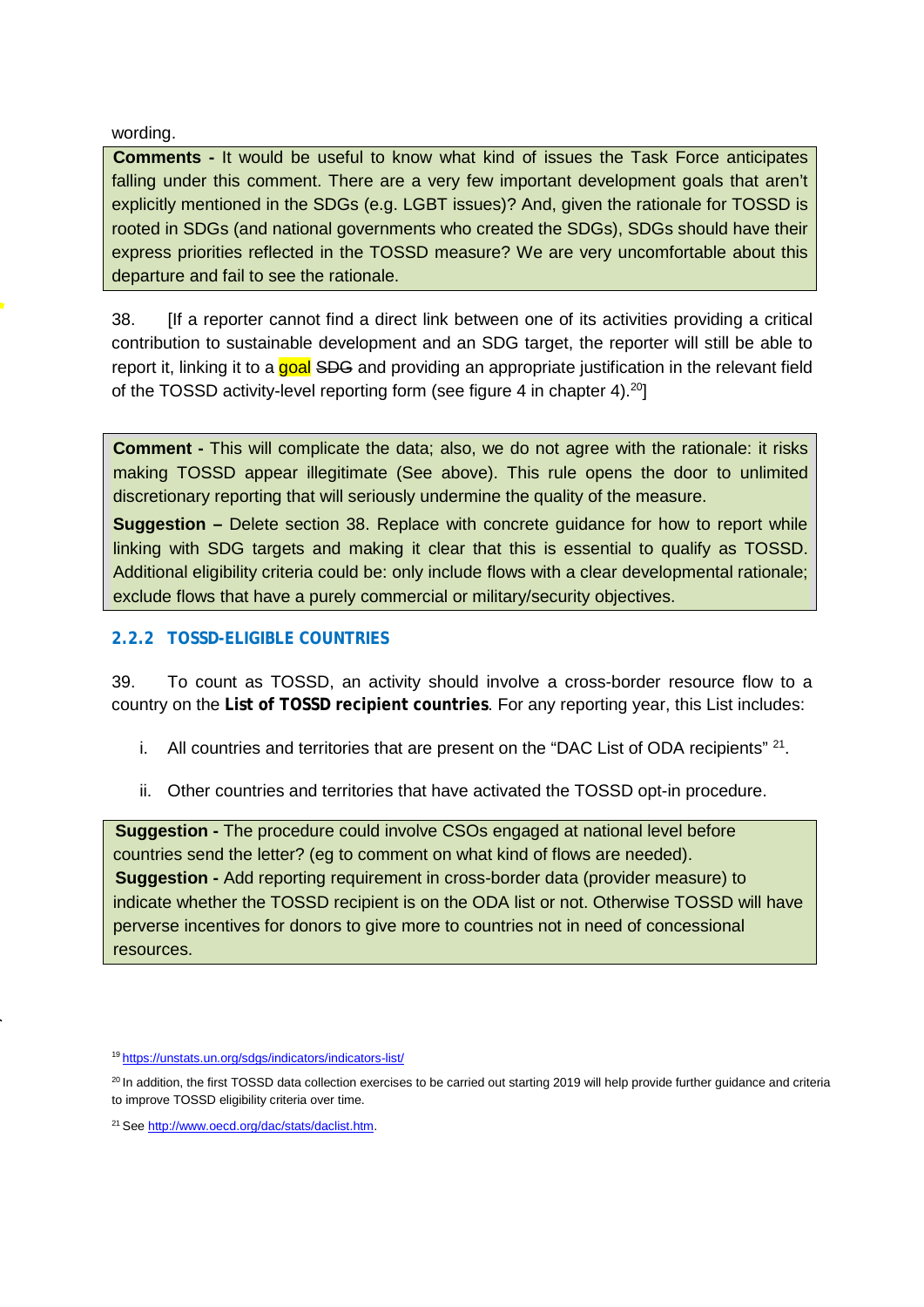40. Any country or territory can activate the opt-in procedure at any point in time. The procedure is voluntary but needs to be motivated through the specific economic, social or environmental context that the country faces. Traditional donors are expected to not use the TOSSD opt-in procedure.

See comments to Section 39.

41. The opt-in procedure is described in detail in Annex **B**.

#### **2.3 SPECIFIC METHODS**

#### **2.3.1 MEASUREMENT OF TECHNICAL CO-OPERATION**

42. The implementation of technical co-operation activities may involve hiring experts or consultants in the international markets or deploying public officials of provider countries. In the first case TOSSD records the costs incurred by the provider because those costs are already internationally comparable in monetary terms; in the second case a specific methodology is used to estimate the costs in an internationally comparable manner. [Placeholder for spelling out the specific methodology.]

#### **Comments**

DAC current reporting practices in ODA TC have been criticised for several shortcomings:

- TC is underreported: donors do not reliably report on the amount of Investmentrelated Technical Cooperation (IRTC) which is embedded within their aid projects. (TC is bundled in with other project components.)
- Inflation of value due to high salaries of international consultants. (In line with SDGs, inappropriate to keep encouraging expat consultants over local capacity building)
- TC is still not demand-led despite repeated commitments. Recipient country governments feel they have insufficient ownership of Technical Cooperation
- Difficulty of quantifying financial value of in-kind support in a way that accurately reflects donor effort and benefit to the recipient country.

#### **Suggestions**

- Due to sensitivity of this topic it is essential that CSOs and partner countries have the chance to scrutinise this methodology.
- Important to not embed similar issues into TOSSD as have been concerns in ODA
- Until clear rules are accepted by these stakeholders and agreed, TC should be left out of TOSSD

#### **Experts contracted in the international market**

43. If experts are hired in the international market, the price of the contract will be recorded in TOSSD, regardless of the country of residence of the expert.

See above comments to Section 42.

44. For locally-hired experts<sup>22</sup>, technical co-operation is measured applying a specific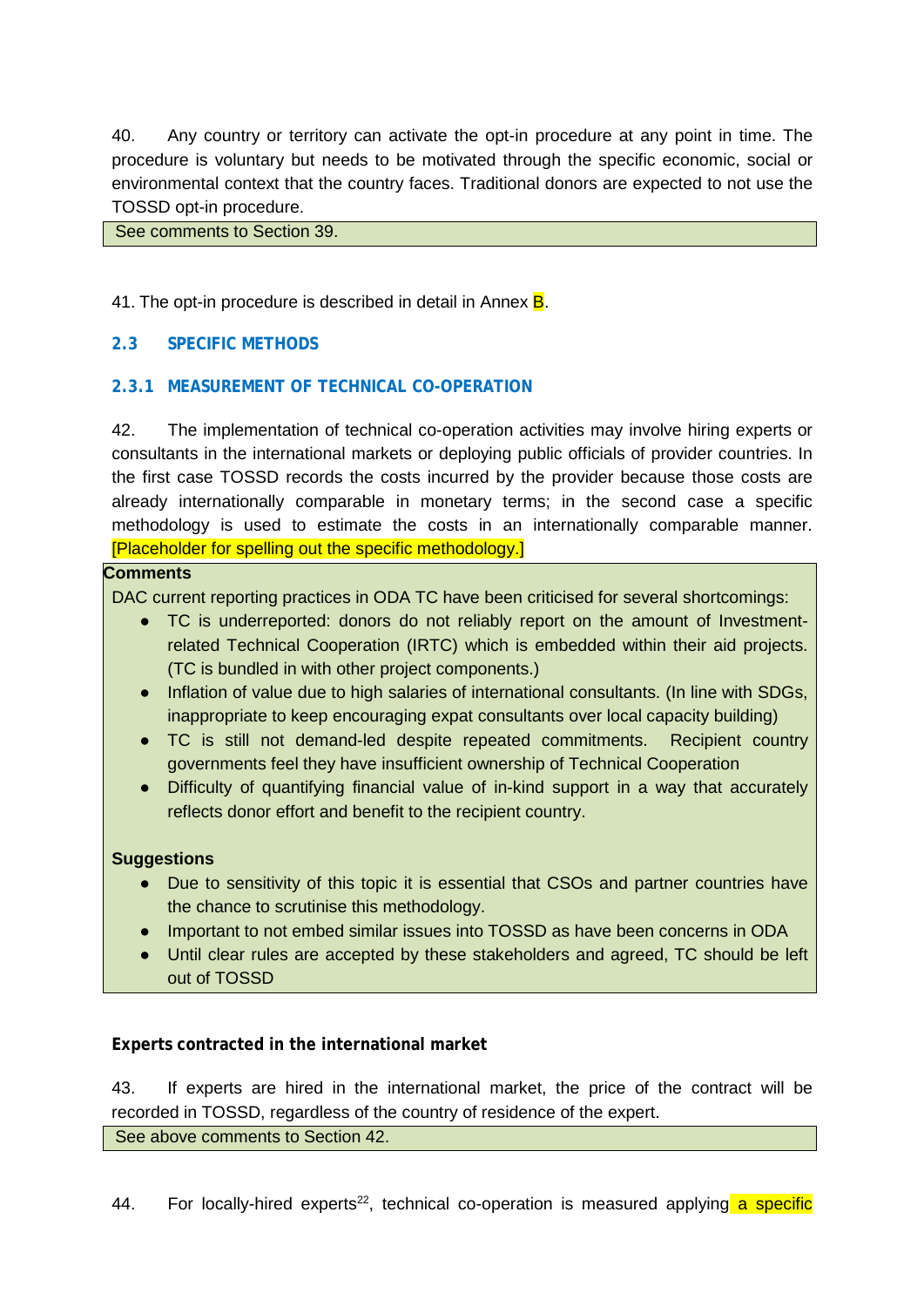methodology by which the costs can be estimated in an internationally comparable manner. the same rules as for public officials (in-kind technical co-operation). [Placeholder for spelling out the specific methodology.]

See above comments to Section 42.

**In-kind technical co-operation (placeholder)**

#### **2.3.2 MEASUREMENT OF RESOURCES MOBILISED FROM THE PRIVATE SECTOR (PLACEHOLDER)**

45. Reporting on resources mobilised from the private sector is subject to specific rules regarding causality and methods of pro-rated attribution in order to avoid artificial inflation of the volume of TOSSD flows and double-counting of these resources at the international level in cases where more than one official provider is involved in a project mobilising private finance.

**Comments –** Narrative in Section 45 needs clarification as the overall message is confusing. For instance, it should also refer to the 'lead institution should report' point.

**Suggestion -** Any reporting of these flow should be clearly separate and distinct from TOSSD. Clarify wording- define 'causality', refer to 'additionality" instead?. Link with point 33 (or else merge the two points for clarity).

## **CHAPTER 3. TOSSD PILLAR II: GLOBAL PUBLIC GOODS (PLACEHOLDER)**

<span id="page-24-0"></span><sup>22</sup> Experts hired in TOSSD recipient countries receive a remuneration which is equivalent to national salary levels. An indication of local hiring could be remuneration in national currency or using the procedures of the partner country.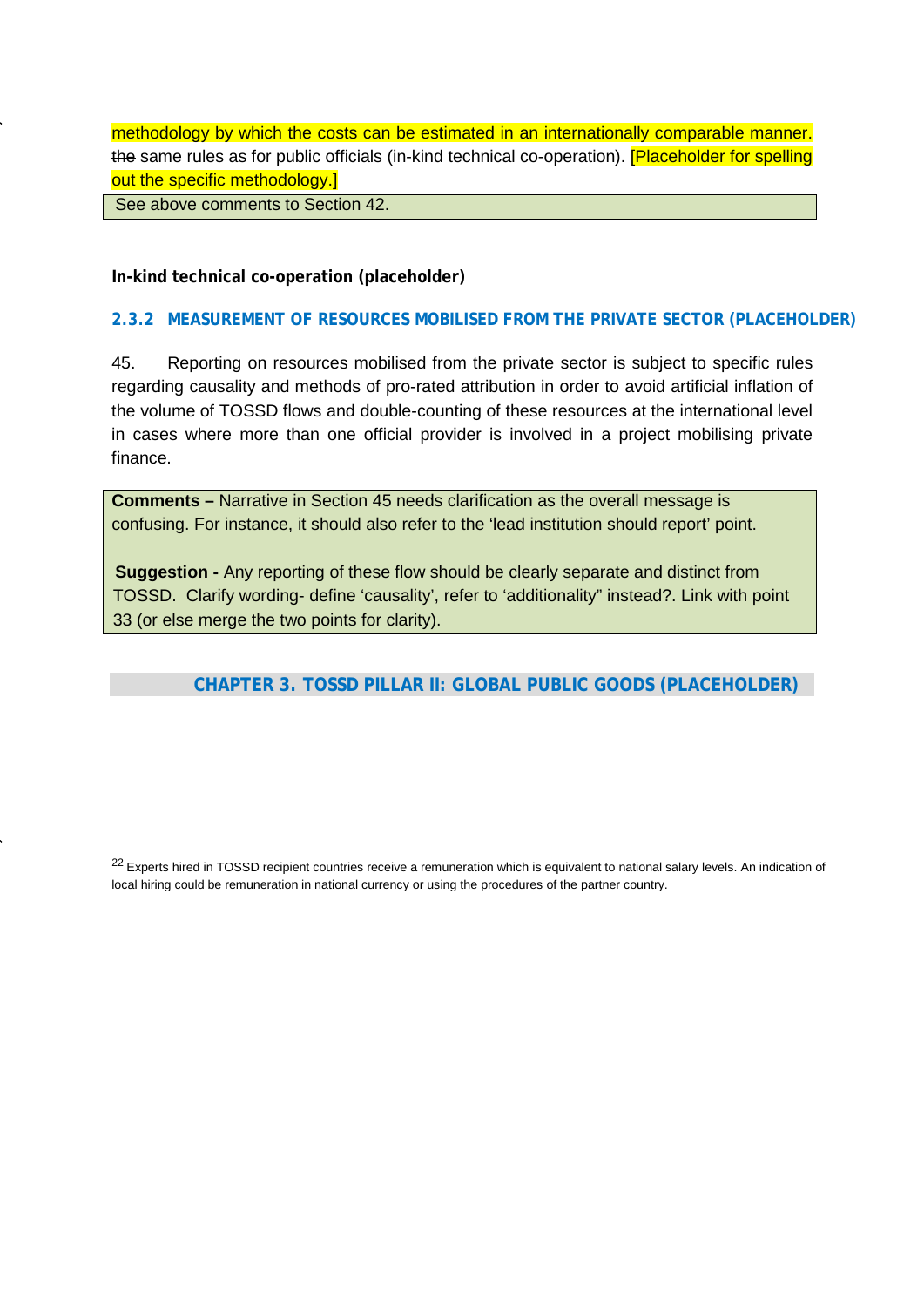## **CHAPTER 4. REPORTING FORMAT AND DETAILED INSTRUCTIONS**

#### **4.1 REPORTING CYCLE AND DATA COLLECTION (PLACEHOLDER)**

#### **4.2 REPORTING FORMAT AND OVERVIEW OF ITEMS COVERED**

46. Data on TOSSD resource flows (including private finance mobilised through official interventions) are reported using a single file format. For transparency purposes, data are reportable at the activity level, although not all data fields of the TOSSD reporting format are necessarily filled for all types of financial instruments. Thus, a certain level of aggregation in the information provided is possible. Reporting on TOSSD is done electronically, either using a spreadsheet where each column would correspond to one data field and each row to one activity, or a machine-readable format. **[Placeholder for further clarification of the reporting** format.]

#### **Overall comment on chapter 4**

We would like to see a commitment to establishing solid partner-country led monitoring and evaluation arrangements to track and assess the quality and impact of TOSSD flows. Self reporting on the basis of a link with the SDGs isn't sufficient. It needs to be complemented with a strong oversight mechanism that checks the eligibility of reported TOSSD flows (we'd like clarification as to which institution would be in charge of this), as well as independent monitoring and evaluation of TOSSD flows' contribution to the SDGs, with a specific focus on the impacts on poverty, inequality and LNOB.

**Specific comment on Section 46** - Clarification is needed on the "certain level of aggregation" that is possible

47. The TOSSD Reporting Form (see Figure 4 below) builds on existing requirements used in the DAC-CRS statistical system<sup>23</sup> and comprises three sections:

- Section A identifies the activity: identification numbers to link different components (a loan, a guarantee, an equity stake) of an investment activity or project together, thereby facilitating database management and the tracking of project implementation over time (commitment, disbursements, etc.).
- Section B requests basic data on the activity, including its title and description, recipient, modality, implementing agency (channel of delivery), SDG focus, sector of destination and whether the transaction reported is part of a broader financing arrangement (e.g. blended or project finance schemes, PPPs, etc.).
- Section C groups all volume data related to the activity including commitments, gross disbursements, loan repayments, and the amount of resources mobilised from the private sector.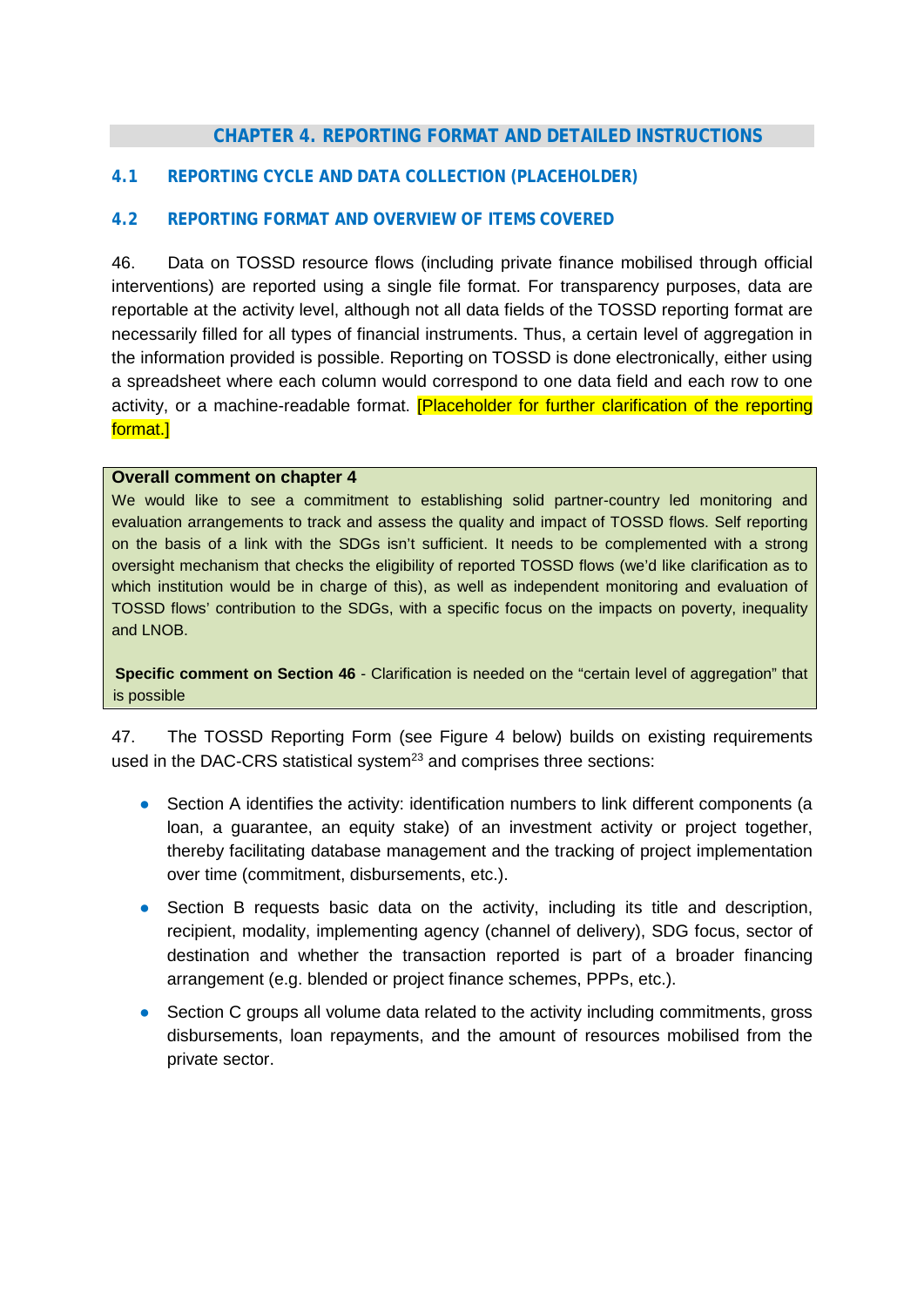<span id="page-26-0"></span>23 i.e. CRS++ item-level reporting and Busan-common format.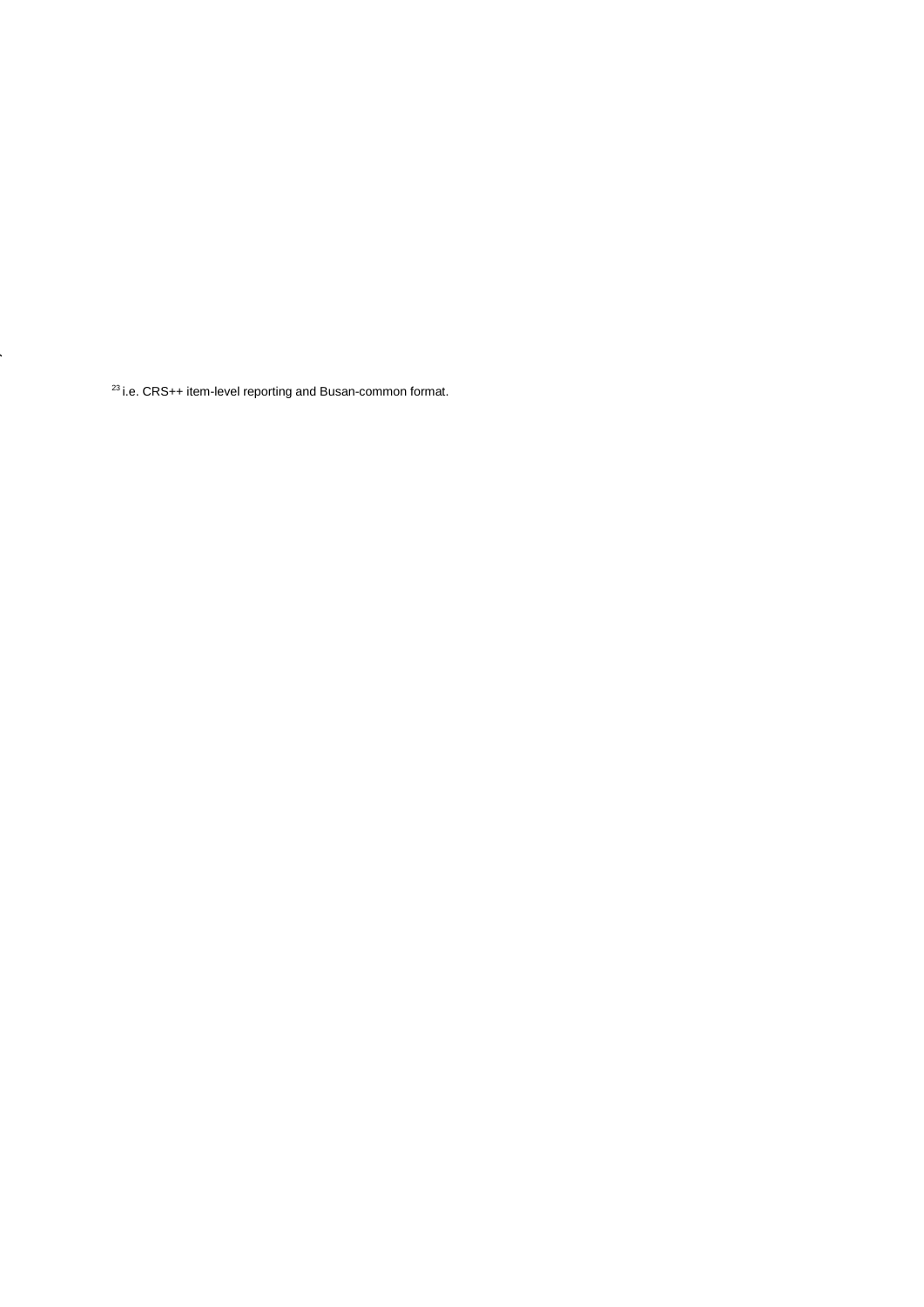| <b>Reporting Items</b>           | <b>Clarifications</b>                                                                                                                                                                                                                                                                                                                                                                                                                                                                                                            |  |
|----------------------------------|----------------------------------------------------------------------------------------------------------------------------------------------------------------------------------------------------------------------------------------------------------------------------------------------------------------------------------------------------------------------------------------------------------------------------------------------------------------------------------------------------------------------------------|--|
| Identification data              |                                                                                                                                                                                                                                                                                                                                                                                                                                                                                                                                  |  |
| . Reporting year                 | Calendar year for which data are reported (e.g. reporting in 2019 on 2018 resource flows).                                                                                                                                                                                                                                                                                                                                                                                                                                       |  |
| 2. Provider country/institution  | Each reporting country or multilateral institution has its own code.                                                                                                                                                                                                                                                                                                                                                                                                                                                             |  |
| 3. Provider agency               | The provider agency is the government entity (central, state or local government agency or<br>department) financing the activity from its own budget. For multilateral organisations, it<br>refers to the department or fund financing the activity within the institution. The provider<br>agency has budget<br>responsibility and controls the activity for its own account.                                                                                                                                                   |  |
| 1. Provider project number       | The project number field facilitates tracking activities in provider institutions' internal<br>databases which may be necessary, for example, to respond to requests to verify the data<br>regarding certain reported<br>activities.                                                                                                                                                                                                                                                                                             |  |
| 5. TOSSD ID Number               | In addition to the provider project number TOSSD ID number is needed to ensure the<br>uniqueness of each transaction in the database and to link the original commitments and<br>subsequent disbursements over several years or between different components of the same<br>project. The format needs to be common to all providers. Set the ID at thirteen digits, with<br>the first three digits equal to the provider country/institution code: e.g. for institution<br>number 901 TOSSD ID number would be<br>901YYYYxxxxxx. |  |
| <b>B.</b> Basic data             |                                                                                                                                                                                                                                                                                                                                                                                                                                                                                                                                  |  |
| 5. Project title                 | The official project title.                                                                                                                                                                                                                                                                                                                                                                                                                                                                                                      |  |
| . Description                    | In English, French or Spanish (over time the aspiration will be to collect this information in<br>all UN<br>languages).                                                                                                                                                                                                                                                                                                                                                                                                          |  |
| 3. TOSSD recipient               | Each recipient country has its own code.                                                                                                                                                                                                                                                                                                                                                                                                                                                                                         |  |
| . Channel of delivery            | The channel of delivery is the first implementing partner. It is the entity that has<br>implementing<br>responsibility over the funds and is normally linked to the provider agency by a contract or<br>other binding agreement, and is directly accountable to it.                                                                                                                                                                                                                                                              |  |
| 10. Type of resource flow        | A distinction is made between official and officially-supported activities, i.e. resources<br>mobilised from the private sector. For financial transactions, a distinction is made between<br>long-term and short-term<br>transactions.                                                                                                                                                                                                                                                                                          |  |
| 1. Financial instrument          | A distinction is made between grants, debt instruments, mezzanine finance, equity and shares<br>in collective investment vehicles and guarantees and other unfunded contingent liabilities.<br>[Islamic<br>finance to be developed                                                                                                                                                                                                                                                                                               |  |
| 2. Modality                      | A distinction will be made between various development co-operation modalities (to be<br>developed).                                                                                                                                                                                                                                                                                                                                                                                                                             |  |
| 13. SDG focus (multiple choice)  | The "targets" as identified in the UNSC list of SDG targets (e.g. 2.1; 3.3). Multiple choices<br>will be<br>possible. In case no direct link can found to an SDG Target, report the goal [and provide<br>justification<br>for inclusion of the activity in<br>TOSSD]                                                                                                                                                                                                                                                             |  |
| 4. Sector/Purpose code (multiple | Classification and codes to be discussed developed.                                                                                                                                                                                                                                                                                                                                                                                                                                                                              |  |
| choice)                          |                                                                                                                                                                                                                                                                                                                                                                                                                                                                                                                                  |  |
| 5. Co-financing arrangements     | Descriptive information, if applicable, on the broader co-financing arrangements such as the<br>name of the public and private co-financiers, the type of co-financing arrangements<br>(syndication, investment<br>funds, project finance, etc.) and counterpart funding from the recipient government.                                                                                                                                                                                                                          |  |
|                                  | Volume data (Amounts in thousands, to be adjusted in the light of some currencies if needed)                                                                                                                                                                                                                                                                                                                                                                                                                                     |  |
| 6. Currency                      | Amounts are reported in the currency in which the transaction has been undertaken.                                                                                                                                                                                                                                                                                                                                                                                                                                               |  |
| 7. Amounts committed             | New amounts committed during the reporting year, i.e. the face value of the activity.                                                                                                                                                                                                                                                                                                                                                                                                                                            |  |
| 8. Amounts disbursed             | Amount disbursed during the reporting year.                                                                                                                                                                                                                                                                                                                                                                                                                                                                                      |  |

# **Figure 4. Activity-level Reporting Form for TOSSD cross-border flows to developing countries**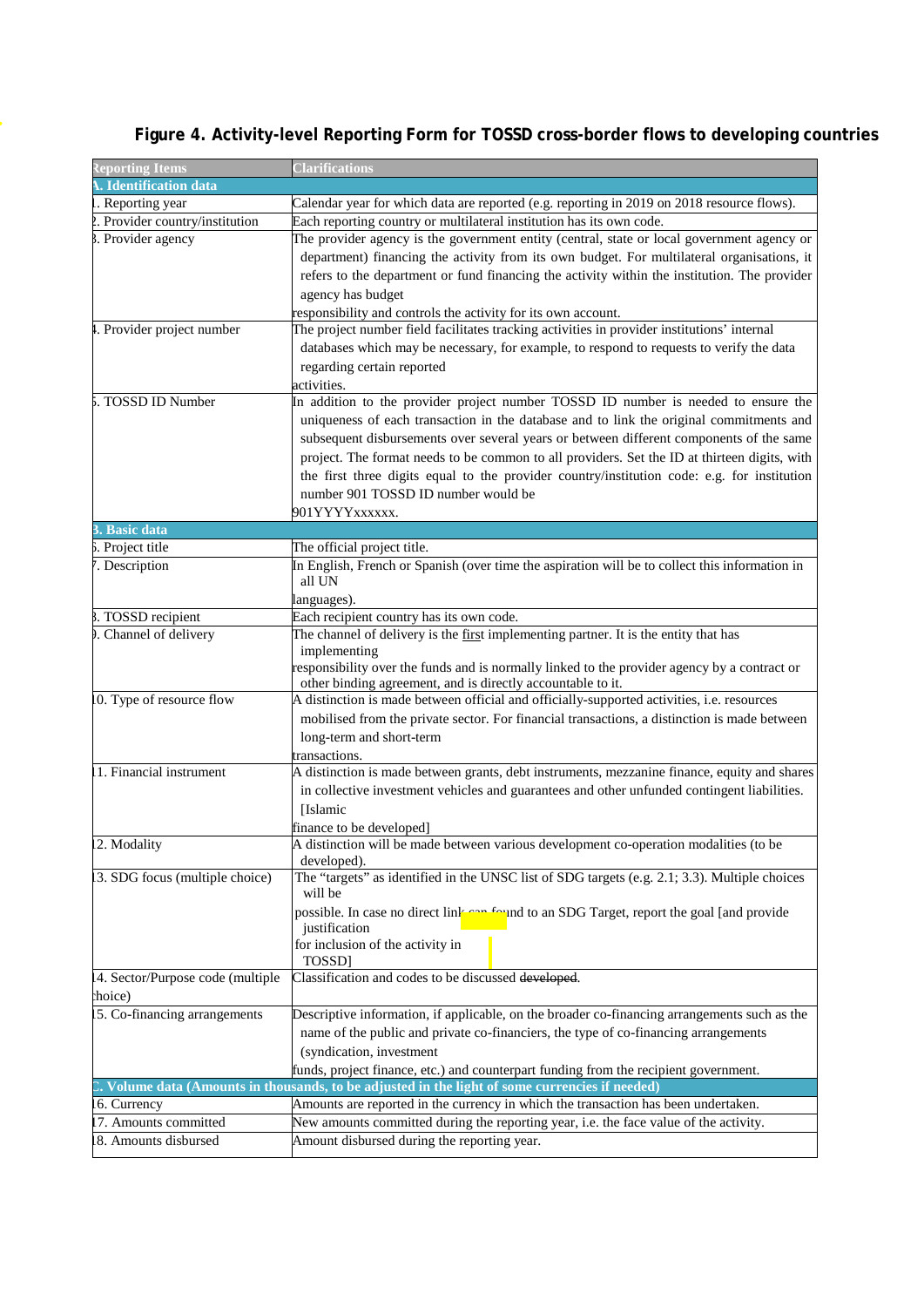| 19. Amounts received              | Covers recoveries on grants, amortisation of loans and gains or losses from equity sales (a)    |
|-----------------------------------|-------------------------------------------------------------------------------------------------|
|                                   | positive amount means that the provider country has made capital gains; a negative amount       |
|                                   | means it has suffered capital losses). Amortisation relates to principal payments received      |
|                                   | from the borrowing                                                                              |
|                                   | country during the reporting year, including any payments of arrears of principal.              |
| 20. Leveraging mechanism          | Indicates the leveraging instrument used, e.g. guarantee, syndicated loan, shares in collective |
|                                   | investment vehicles.                                                                            |
| 21. Amount mobilised              | Report the amount of resources mobilised following the methodologies in Annex X.                |
| 22. Origin of the funds mobilised | Distinguishes between funds mobilised in provider, recipient or third country.                  |
| For loans only                    |                                                                                                 |
| 23. Maturity                      | Repayment period in months.                                                                     |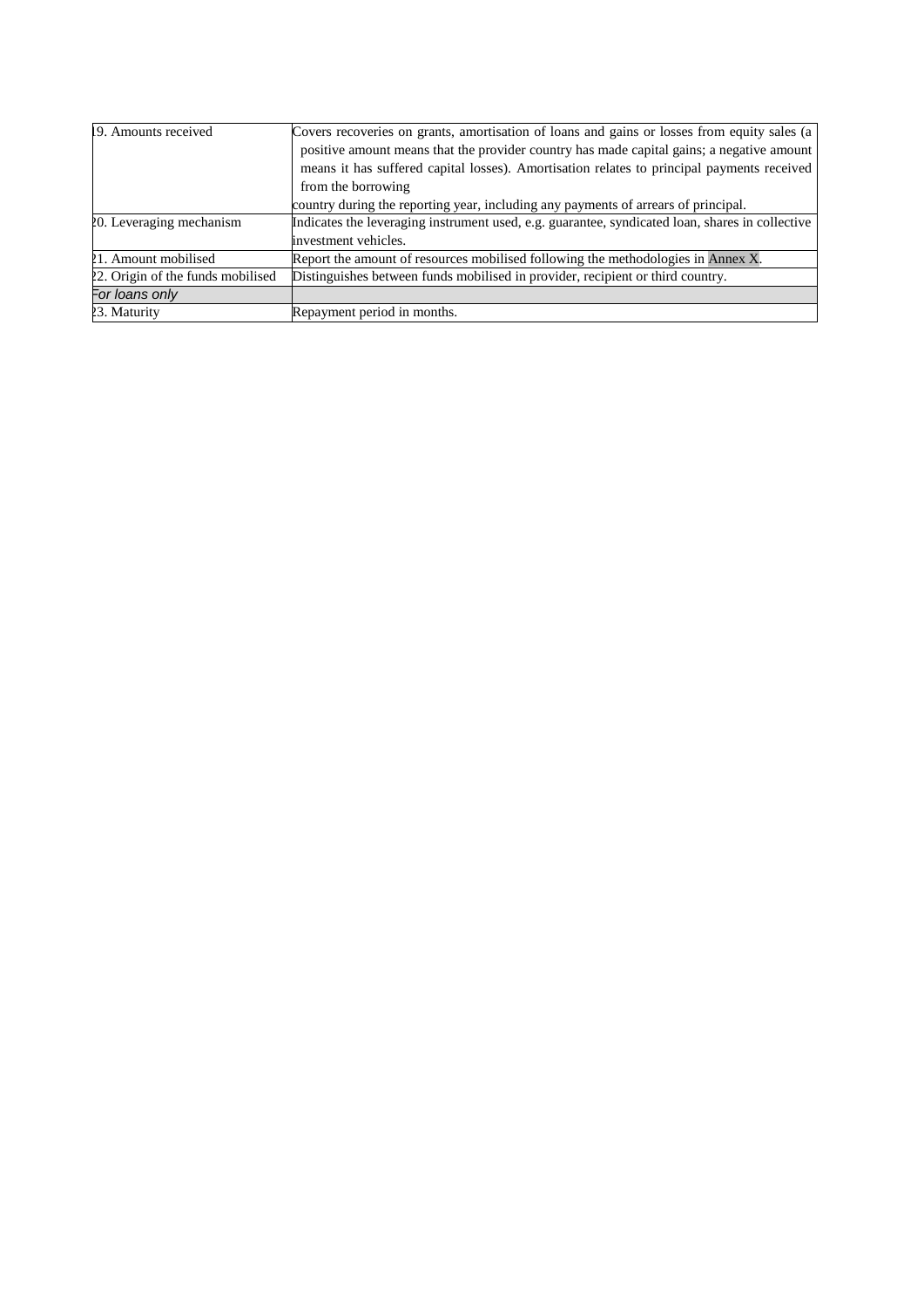## **4.3 REPORTING INSTRUCTIONS ITEM BY ITEM (PLACEHOLDER, ONLY TWO ITEMS ARE COVERED BELOW)**

#### **Item 2. Provider country/institution**

48. In order to track multilateral activities, a list of multilateral institutions from which outflow data may be collected needs to be established. (See Annex C.) The objective of establishing such a list is will be twofold: on one hand it will serves to operationalise the TOSSD framework by establishing a list of multilateral reporters; on the other hand, especially for the global public goods pillar, it will serves to identify TOSSD-eligible multilateral organisations, that might not conduct activities in TOSSD-eligible countries but that contribute to promote enabling conditions for sustainable development and to address global challenges.

- 48. The criteria for including multilateral institutions in the list are:
	- $\Box$  The multilateral character of the institution, as per the definition of multilateral provider in section 1.3; and
	- The institution conducting all or part of its activities in favour of sustainable development and developing countries; or
	- $\Box$  The institution contributing to promote development enablers and to address global  $challenges<sup>24</sup>$ .

49. The list aims to be as inclusive as possible, and therefore there will not be a minimum budget threshold as a condition for the inclusion of a multilateral institution in the list. As a starting point, all multilateral institutions included in the list of ODA-eligible multilateral organisations will be added to the TOSSD list, provided that they commit to report their sustainable development related outflows to the TOSSD system. The list will be then completed with other relevant organisations at the regional or global level.

#### **Opt-in procedure**

50. Multilateral organisations willing to be added to the TOSSD multilateral organisations list can request their inclusion to the institution governing the TOSSD measurement framework. Once the institution governing TOSSD verifies compliance with the established criteria for inclusion, they will be added to the list, provided that they commit to reporting their sustainable development related outflows to the TOSSD reporting body on an annual basis.

**Item 7. Channel of delivery**

49. Where several levels of implementation are involved (e.g. when the provider agency hires a national implementer which in turn may hire a local implementer), report the first level of implementation as the channel of delivery. Where activities have several implementers, the principal implementer should be reported (e.g. the entity receiving the most funding). In the case of loans, report the borrower (i.e. the first entity outside the provider country that receives the funds.

50. The channel of delivery classification includes six main categories as follows: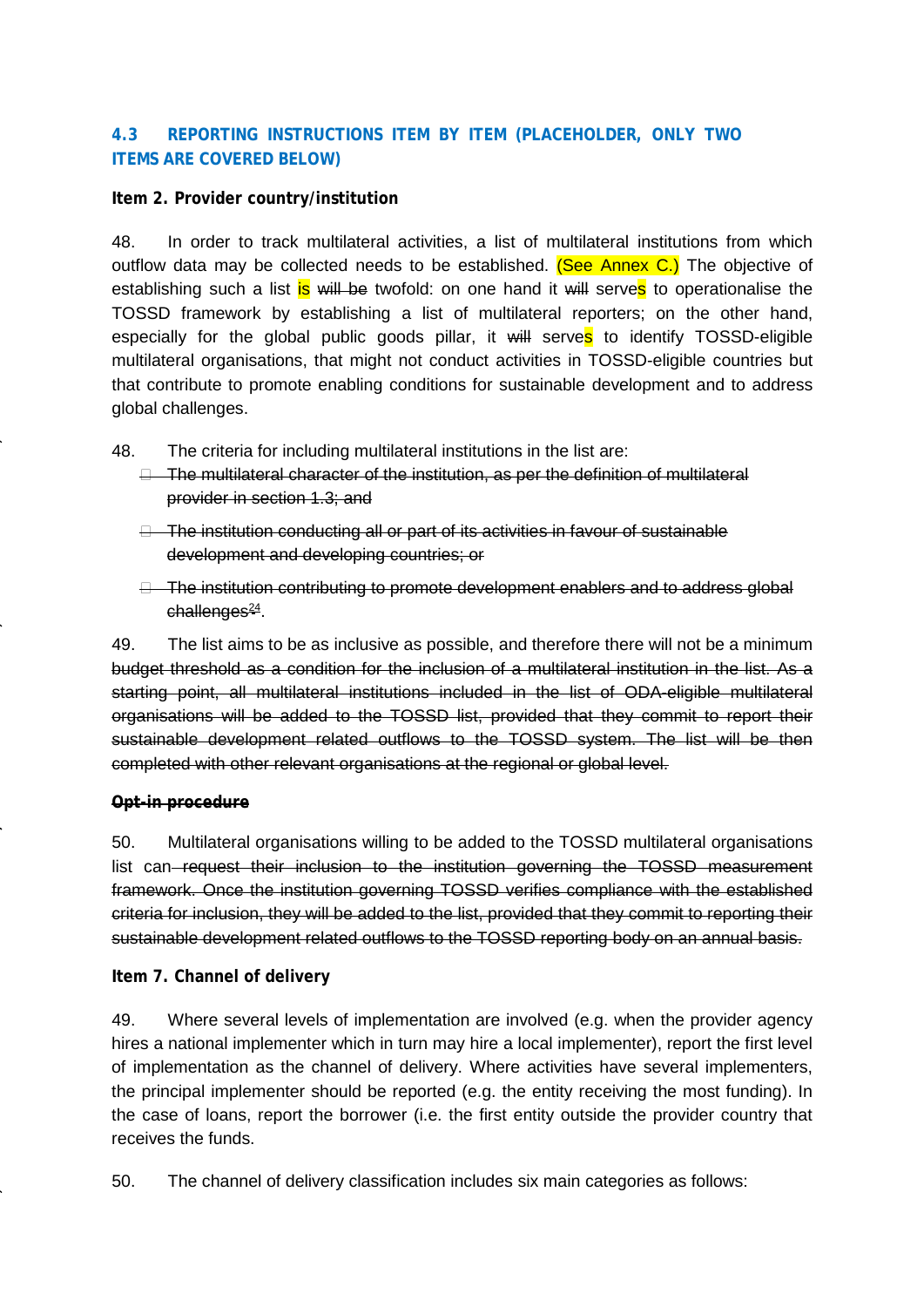<span id="page-30-0"></span><sup>24</sup> Specific criteria for the organisations contributing to global public goods have not yet been established and will be developed together with the global public goods pillar in 2018-2019.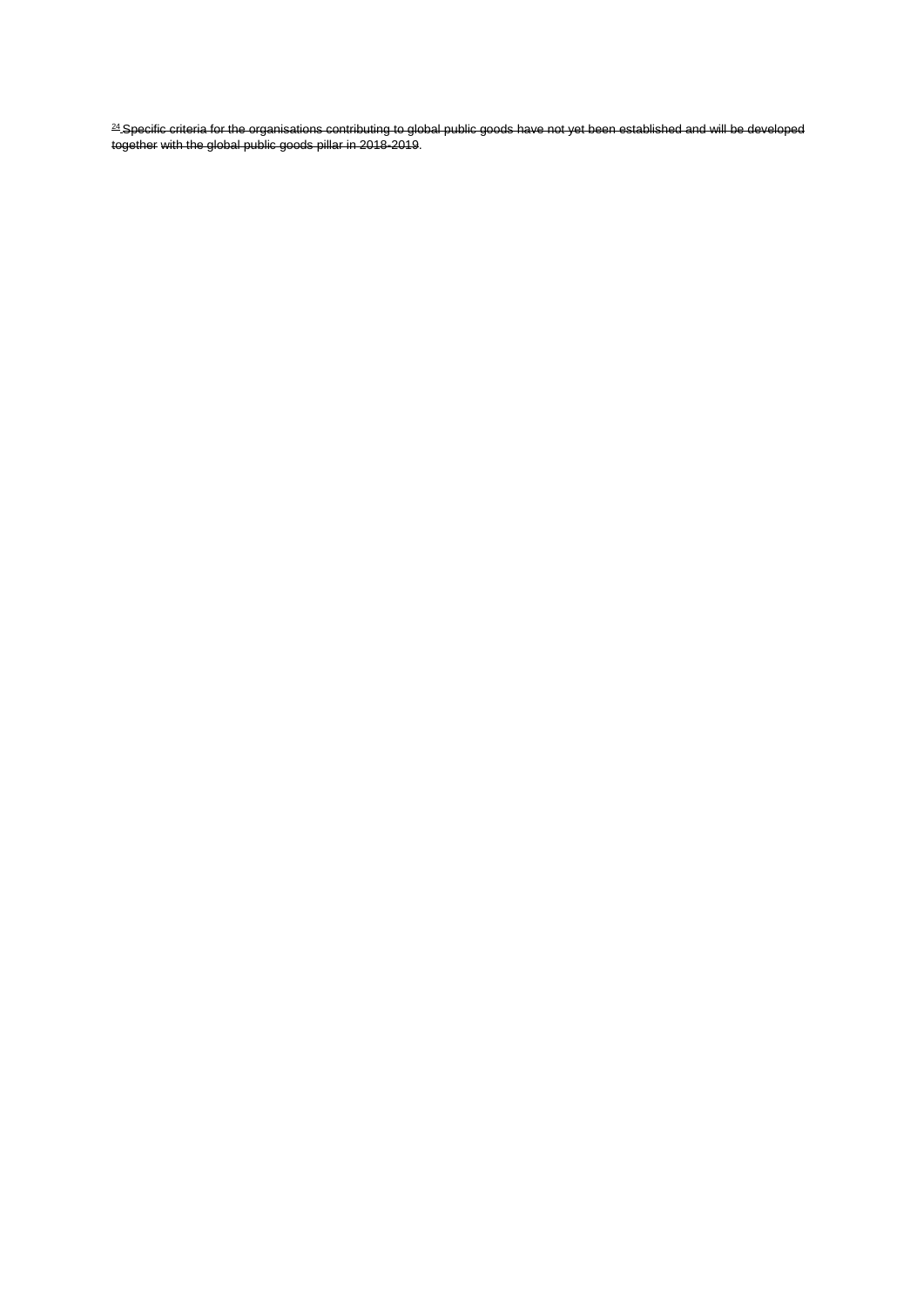- **Public sector institutions** include central, state or local government departments (e.g. municipalities) and public corporations in provider or recipient countries.
- **Non-governmental organisations** (NGOs) and civil society.
- **Public-private partnerships (PPPs)** and networks are collaborative arrangements between private actors and bilateral/multilateral agencies or governments to address specified developmental issues.
- **Multilateral organisations** are international institutions with governmental membership.
- **Universities, colleges or other teaching institutions**, including research institutes or think- thanks.
- **Private sector institutions** include all "for-profit" institutions, consultants and consultancy firms that do not meet the definition of a public sector institution. Subcategories further distinguish between private sector in provider country, private sector in recipient country and private sector in third country (developing country, high income/OECD country).

#### **Item 11. Financial instrument**

51. The main categories of financial instruments are defined as follows.

#### **Grants**

52. Grants are transfers in cash or in kind for which no legal debt is incurred by the recipient.

#### **Debt instruments**

53. Debt instruments require the payment of principal and/or interest at some point(s) in the future. Debt instruments can take the form of loans, reimbursable grants and debt securities.

#### *Loans*

54. Loans are transfers in cash or in kind for which the recipient incurs legal debt (and the resulting claim is not intended to be traded). This includes loans repayable in the borrower's currency whether the lender intends to repatriate the repayments or to use them in the borrowing country.

#### *Reimbursable grants*

55. Reimbursable grants consist of contributions provided to a recipient institution for investment purposes, with the expectation of long-term reflows at conditions specified in the financing agreement. The provider assumes the risk of total or partial failure of the investment; it can also decide if and when to reclaim its investment.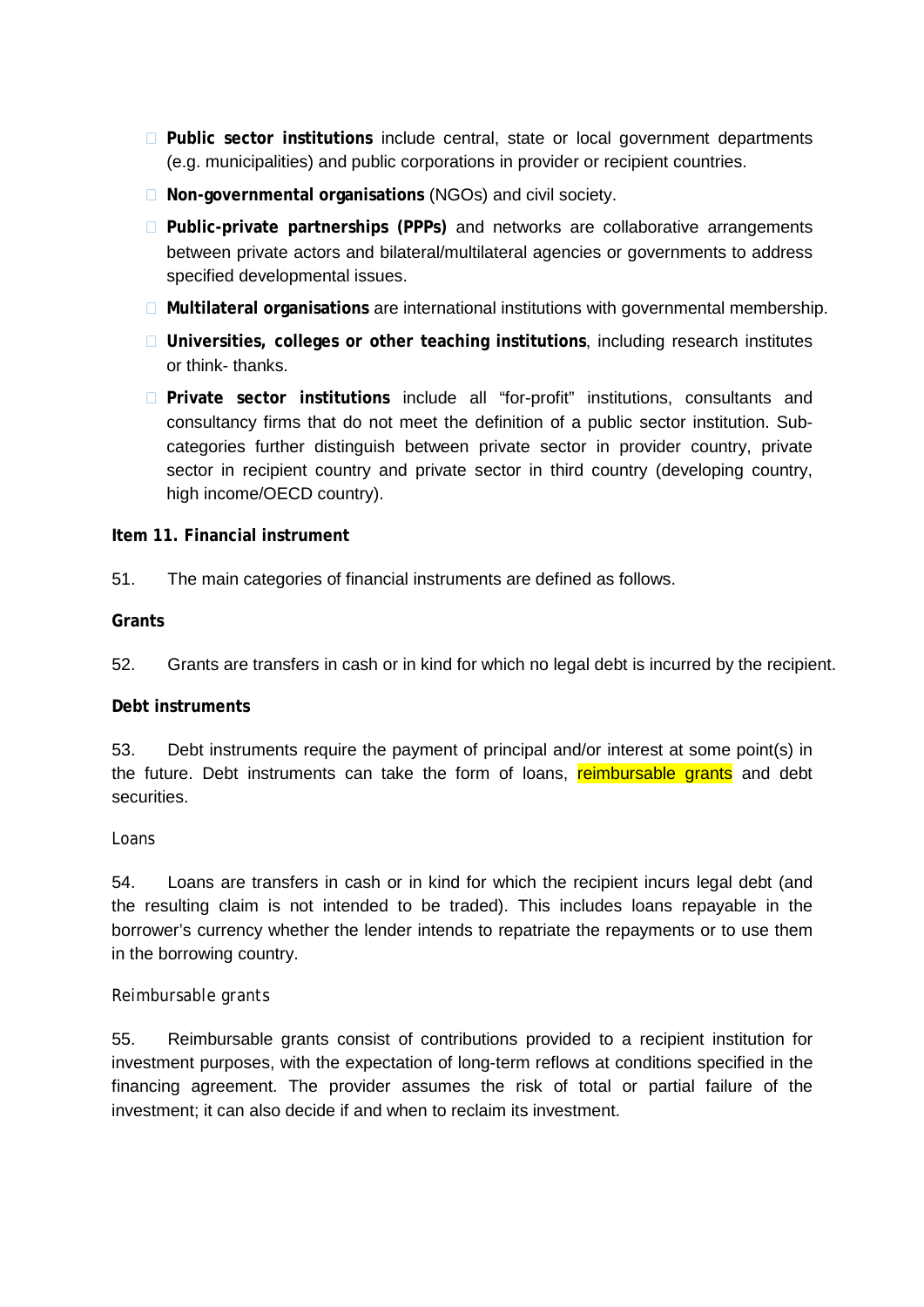### *Debt securities*

56. Bonds are fixed-interest debt instruments, issued by governments, public utilities, banks or companies, tradable in financial markets. The issuer of a coupon bond pledges to pay the par value of the bond to the bondholder on a fixed date (maturity date) as well as specified interest over the life of the bond. Alternatively, bonds can be issued at a price lower than their par value in lieu of the periodic interest, with the full par value being paid to the bondholder on maturity (discount bonds). Asset-backed securities are securities whose value and income payments are derived from and backed by a specific pool of underlying assets. Asset-backed securities also cover the financial characteristics of Islamic finance, especially in the form of Sukuks.

## **Mezzanine finance instruments**

57. Mezzanine finance, also called hybrid finance, refers to instruments relating to the layer of financing between an entity's senior debt and equity, with features of both debt and equity. Providers of mezzanine finance have claims that are subordinated to senior lenders and possess priority over equity investors. Consequently, mezzanine investors normally expect returns that are higher than traditional bank lending rates and lower than the returns required by most equity investors.

58. A subordinated (or junior) loan, in the event of default, will only be repaid after all senior obligations have been satisfied. Preferred equity, in the event of default, will be repaid after all senior obligations and subordinated loans have been satisfied; and will be paid before other equity holders.

## **Equity and shares in collective investment vehicles**

59. Common equity is a share in the ownership of a corporation that gives the owner a claim on the residual value of the corporation after creditors' claims have been met.

60. Shares in collective investment vehicles refer to collective undertakings through which investors pool funds for investment in financial or nonfinancial assets or both. These vehicles issue shares (if a corporate structure is used) or units (if a trust structure is used).

## **Guarantees and other unfunded contingent liabilities**

61. Guarantees refer to risk-sharing agreements under which the guarantor agrees to pay part or the entire amount due on a loan, equity or other instrument to the lender/investor in the event of non-payment by the borrower or loss of value in case of investment. Other unfunded contingent liabilities include insurances and other instruments that do not constitute a flow.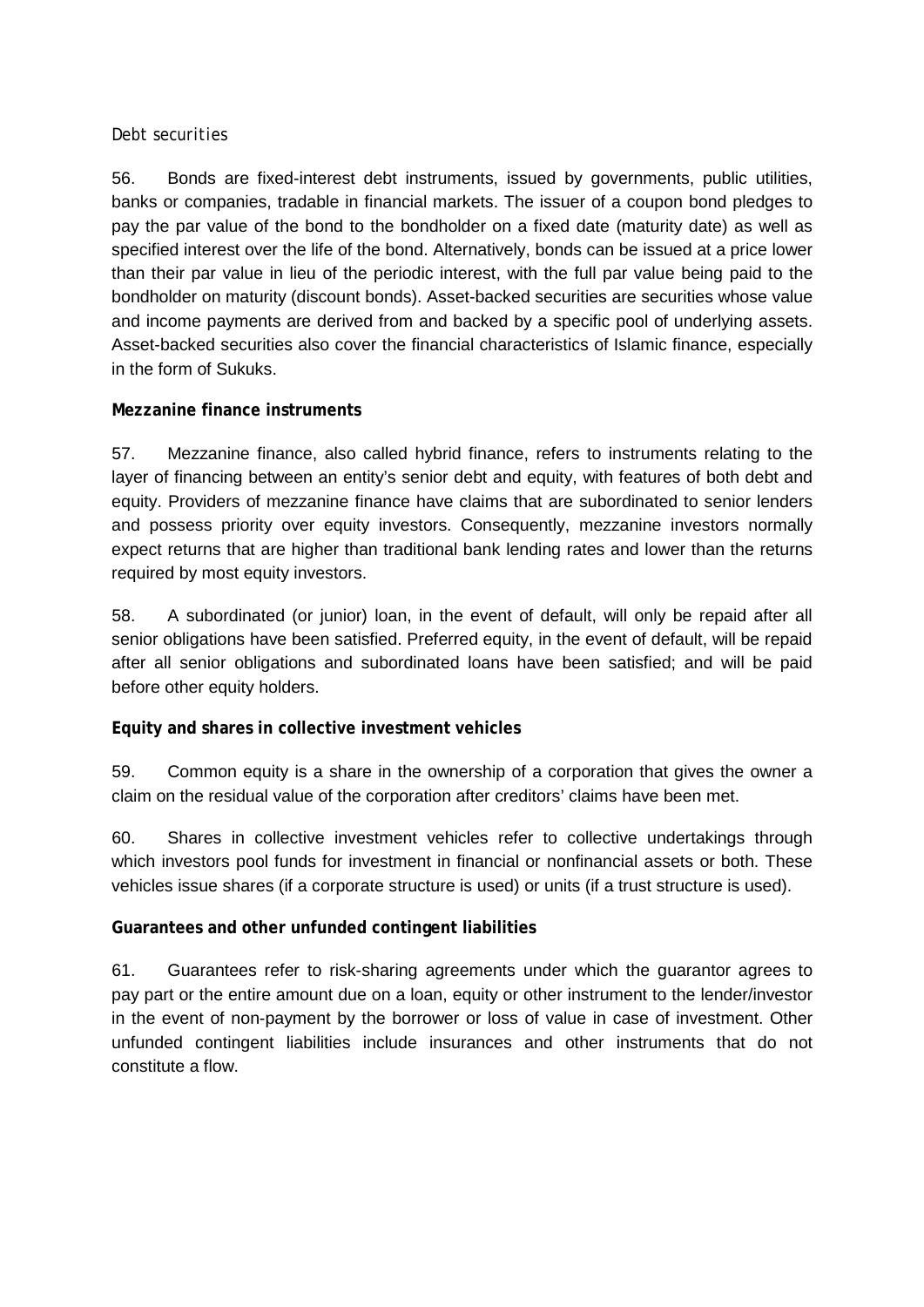## **ANNEXES**

## **ANNEX A. Data collection tools and procedures (Placeholder)**

# **ANNEX B. Description of the TOSSD opt-in procedure and instructions to report on activities carried out in opt-in countries**

A country willing to become TOSSD-eligible should send a formal letter to the Chair of the institution governing the TOSSD measurement framework.<sup>25</sup> The letter should contain:

- The **motivation for opting in** and therefore becoming a TOSSD-eligible country, justified by the specific economic, social or environmental context of the country.
- □ The requested date of inclusion on the List, if different from the date of the request.
- □ The requested duration of the eligibility, indicating the anticipated period for which the country wishes to be TOSSD-eligible but which should not exceed three years. Should the country wish to extend the period of TOSSD eligibility at a later stage, it should send a new request indicating a new period of TOSSD eligibility.

Reporting on TOSSD provided to opt-in countries follows the same rules and methods as for other countries. By default, transactions are reportable as TOSSD from the date of the official request by the country opting-in, unless the country indicates a specific start date from which activities can be reported as TOSSD. In case the opt-in procedure is triggered because of an event that can be anticipated (e.g. a hurricane), prevention activities which occur before the official request by the country or the date of the event can be reported under TOSSD, provided that they directly contribute to mitigating the negative impact of the said event.

The list of TOSSD-eligible countries will be reviewed every three years to take into account any changes to the DAC List of ODA Recipients. Any country that has opted in should at the time of the review confirm its wish to remain on the TOSSD list.

<span id="page-33-0"></span><sup>25</sup> At the time of writing, the TOSSD governance arrangements are not yet defined. An interim procedure should be put in place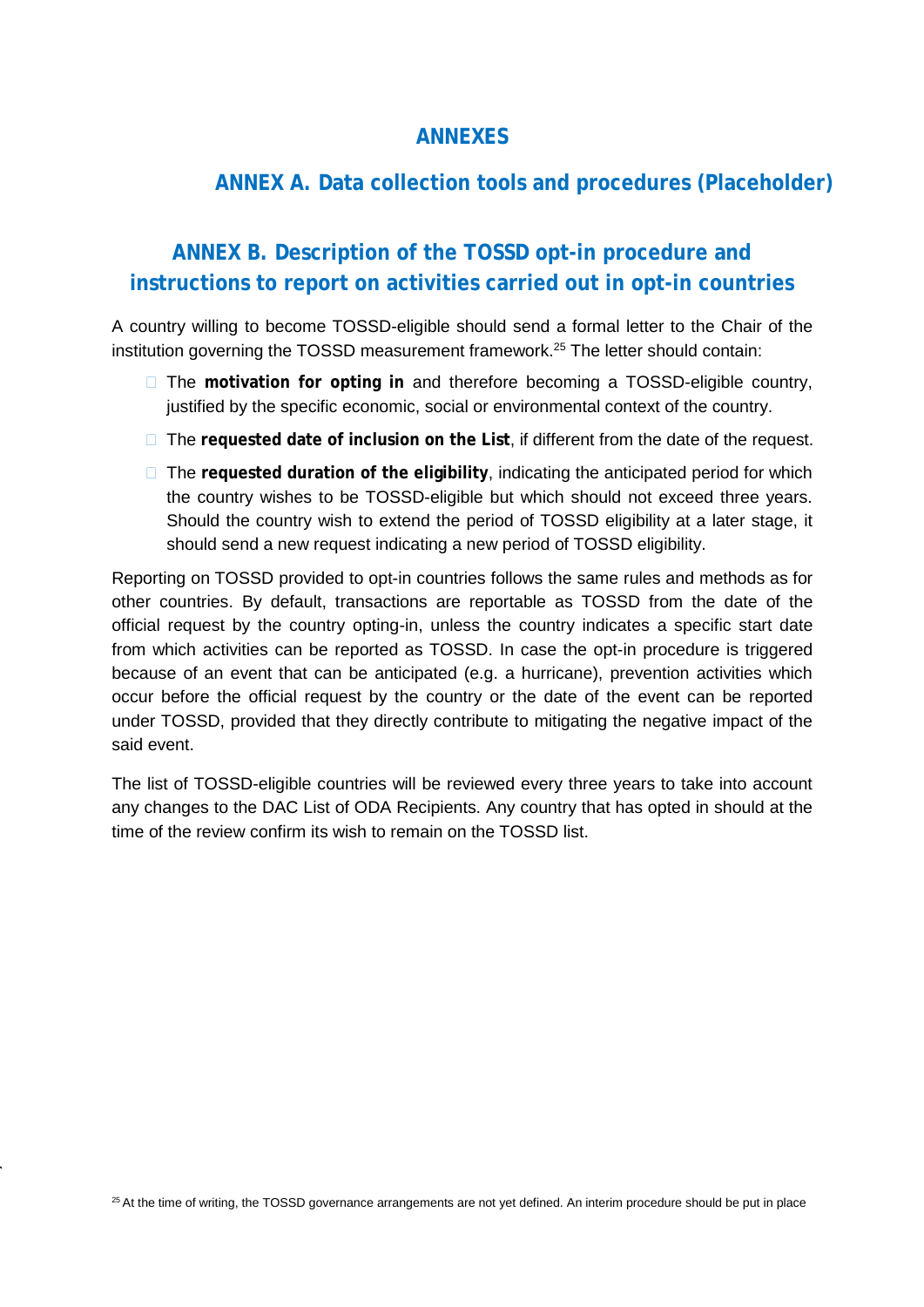until a formal body is designated to oversee the TOSSD Statistical framework.